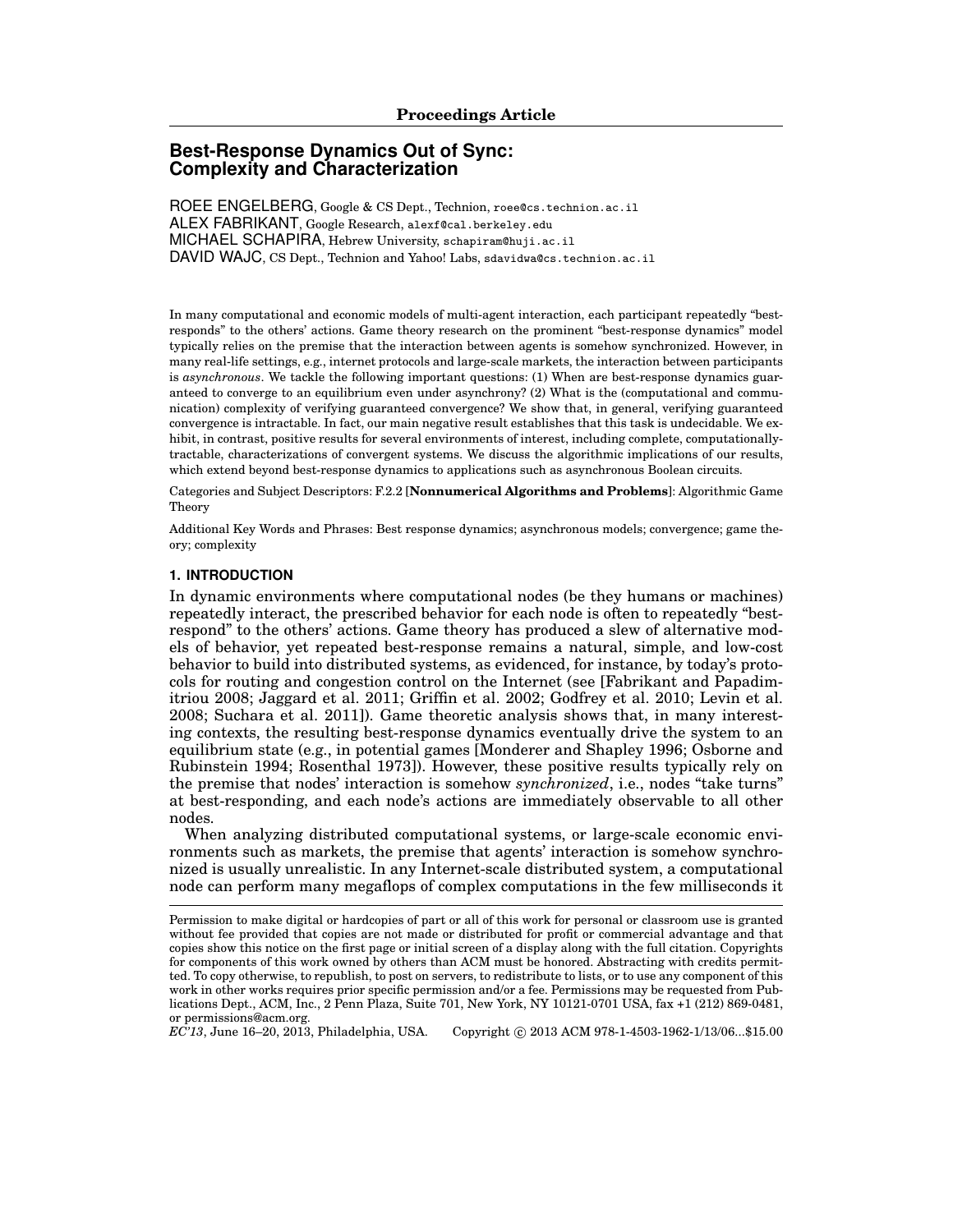takes light to cross a continent enabling any information at all to reach a distant node in the system. Consider, e.g., the Border Gateway Protocol (BGP), which establishes routes between the numerous self-interested economic entities that comprise today's Internet (AT&T, Google, Hebrew U, etc.). As observed in [Fabrikant and Papadimitriou 2008; Levin et al. 2008], BGP routers implement best-response dynamics in a specific class of routing games. BGP convergence to a "stable" global routing configuration is an important desideratum from a practical viewpoint, as oscillatory behavior can lead to significant outages and greatly degrade network performance. BGP operates in an inherently asynchronous environment and so analyzing BGP's convergence properties in such a setting is important.

Asynchronous best-response dynamics also arise in many other distributed Internet protocols: congestion control, peer-to-peer protocols, and more. Even in a single chip, especially in low-power or high-density settings, the design can benefit from the removal of a global clock, with circuit components interacting as asynchronous distributed nodes. This too can be modeled as best-response dynamics in the presence of asynchrony [Jaggard et al. 2011]. Such phenomena also arise outside the realm of computational artifacts. Asynchronous best-response can model viral spread of technologies in social networks. Also, in high-frequency equity trading, a transaction hedging across multiple international markets may well require a trader to transmit price data to another system while the market already starts to respond to the transaction. In all of these settings, listed in [Jaggard et al. 2011], stable system states are not only easier to analyze, but also more desirable from a variety of engineering considerations.

We tackle two closely-related questions: (1) Can we *characterize* when best-response dynamics are *guaranteed* to converge to an equilibrium even in the presence of asynchrony?; and (2) What is the *complexity* of checking such a system for guaranteed convergence?

## **1.1. Asynchronous Best-Response Dynamics**

Under "traditional" best-response dynamics, agents take turns selecting strategies, each repeatedly selecting a strategy that maximizes his utility given the others' current strategies. This goes on until a "stable state", i.e., a pure Nash equilibrium, is reached. We present and study a model of asynchronous best-response dynamics that abstracts and unifies models of BGP routing and of TCP congestion control on the Internet [Griffin et al. 2002; Godfrey et al. 2010]).

As in traditional best-response dynamics, in our model the system evolves from some initial combination of agents' strategies and agents repeatedly best-respond to other agents' actions. However, our model of "asynchronous best-response dynamics" captures scenarios in which agents can make decisions simultaneously, and in which the propagation of information about agents' actions is not instantaneous. In our model, whenever an agent selects a new strategy, he announces his newly chosen strategy via an update message to every other agent, sent along a private pairwise communication channel. Update messages sent along each of these channels need not arrive immediately and can experience (arbitrary) delays. We call a multi-agent system "convergent" if convergence of best-response dynamics to an equilibrium is guaranteed for every initial state of the system and for every "schedule" of update-message arrivals. See formal exposition of this message-passing model in Section 2.

Research on traditional best-response dynamics established that determining, for a given game, whether best-response dynamics are guaranteed to coverge to a pure Nash equilibrium is, in general, intractable [Hart and Mansour 2010]. What are the implications of adding asynchrony to the mix? This question can inspire two totally different, and mutually contradictory, intuitions. On the one hand, introducing asynchrony implies a much smaller space of convergent systems, and should therefore render the task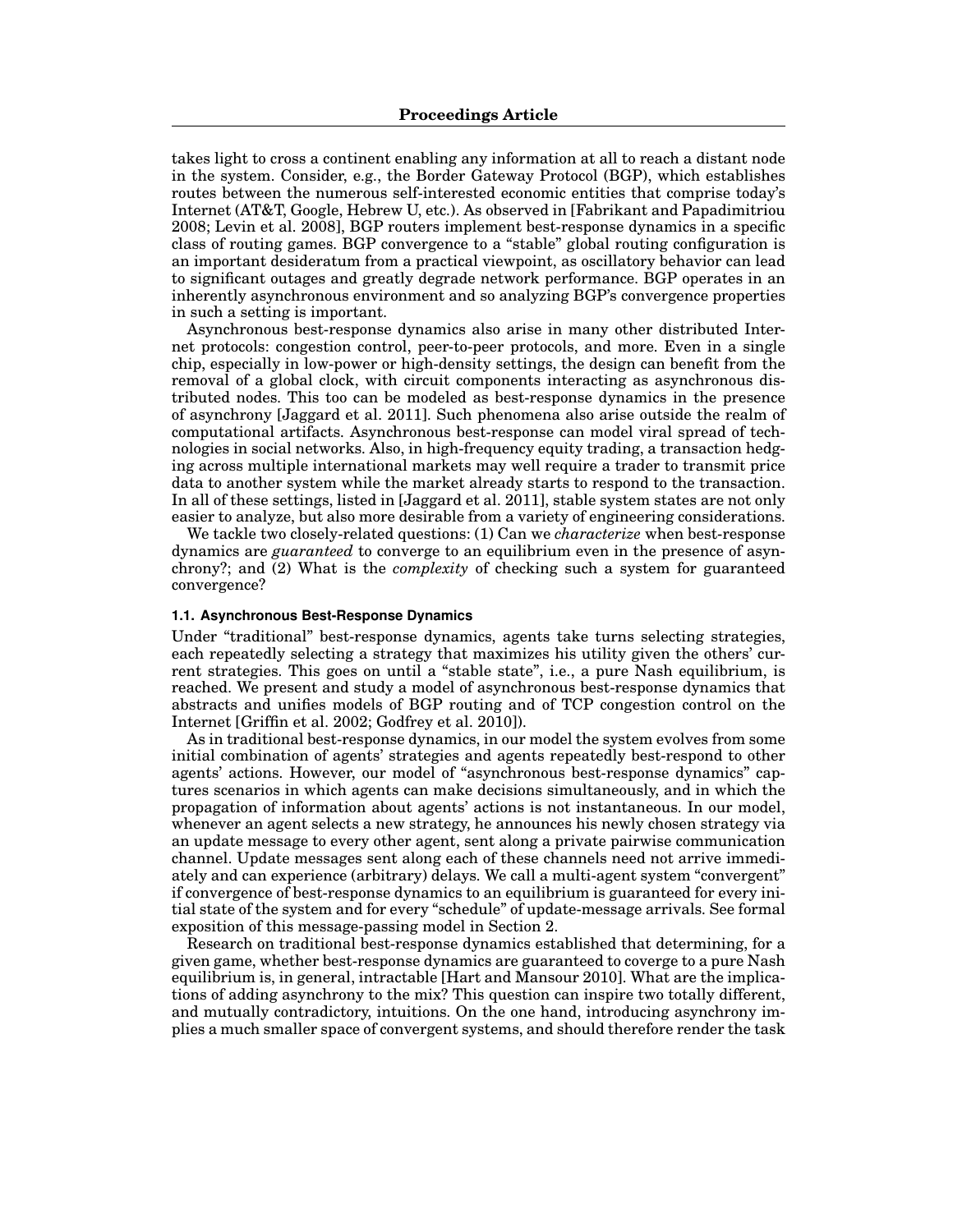of determining whether a system falls in this category easier. On the other hand, asynchrony also implies a "blow up" in the number of possible sysem configurations (e.g., update-messages in transit), thus making verifying guaranteed convergence harder. We show that both these intuitions are, in fact, false; verifying guranteed convergence is sometimes easy in our message passing model but hard in the traditional model, and vice versa. We now present our (positive and negative) results along these lines.

## **1.2. Negative Results**

We explore the complexity of verifying guaranteed convergence to an equilibrium in our message-passing model — a task we term "Is-Convergent". Our main negative result establishes that Is-Convergent is, in fact, *undecidable*!

**Theorem:** Is-Convergent is undecidable even for a constant number of agents.

Observe that, in contrast, verifying guaranteed convergence in the traditional bestresponse dynamics model is in P for a constant number of agents (as one can simply examine all possible configurations of the system and check for loops). Our proof of the above theorem suggests that asynchronous best-response dynamics are sufficiently expressive to capture nondeterministic computations in the sense that such mutli-agent interaction systems can be regarded as a computational artifact where the updatemessage queues are the "storage" and agents' best-responses simulate the "logic". We leverage this idea to show a long and delicate reduction from the notoriously undecidable HALT-ALL—the language of Turing machines that halt on every input—to Is-Convergent in our message-passing model.

Our reduction consists of three main steps: We first establish, via a subtle reduction, that an interesting variant of HALT-ALL we call "HALT-ALL-CONFIG", in which the objective is to determine whether a given Turing machine halts for every input *and* possible initial configuration of the system (even "illegal" configurations), is also undecidable. We next reduce from HALT-ALL-CONFIG in the Turing machine model to an analogous problem in the (computationally-equivalent) Queue Automaton model. This step lays the foundation for utilizing message-queues as a storage element. The last and most delicate step of our reduction is constructing a game for which best-response dynamics converge in our message-passing model if and only if the given queue automaton halts from every initial configuration. A basic building block in this step of the proof is a game called the "Increment Game", which provides us with the means for synchronizng the system to the extent that any dynamic that does not obey a specific set of rules must converge. We believe that some of the ideas and techniques presented in our proof (e.g., HALT-ALL-CONFIG and the Increment Game) will prove to be useful in the analysis of other asynchronous game-theoretic dynamics.

We complement this computational-complexity result with an exponential, essentially tight, communication-complexity lower bound.

**Theorem:** Is-Convergent requires exponential communication (in *n*) even for a constant number of strategies per agent and when agents' best-responses are unique.

This result can be viewed as the analogue, in our asynchronous setting, of the communication complexity results of Hart and Mansour [Hart and Mansour 2010] for verifying guaranteed convergence of traditional best-response (and better-response) dy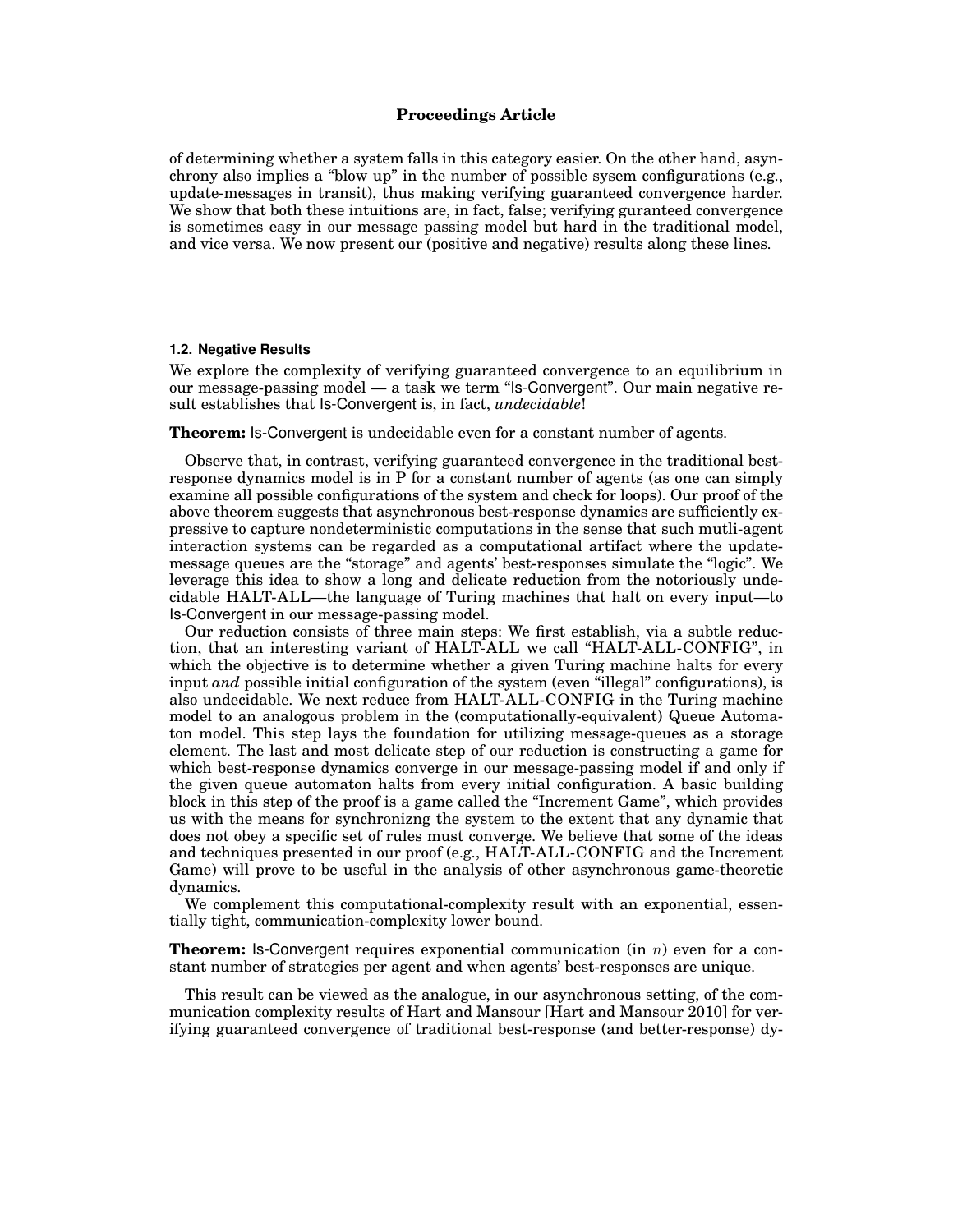namics<sup>1</sup>. Our proof of this theorem involves an interesting combinatorial argument that makes it possible to reason about agents' beliefs about other agents' actions in the course of the convergence process.

## **1.3. Positive Results**

Our above hardness results for Is-Convergent establish that (1) Is-Convergent is undecidable for a constant number of agents (eleven) with an arbitrary number of strategies per-agent; and (2) Is-Convergent requires exponential communication for an arbitrary number of agents with a constant number (five) of strategies per agent. We show that, in spite of these discouraging results, Is-Convergent is tractable for two relatively broad classes of games.

Our positive results rely on *characterizing* convergent systems. Our main positive result along these lines is the following. We focus on the well-studied scenario that agents have unique best-responses. We prove that the highly-restrictive game-theoretic category of dominance-solvable games—games in which the iterated elimination of dominated strategies results in a single strategy per agent—fully characterizes convergent systems in two complementary settings.

**Theorem:** When agents' best-responses are unique, dominance solvability fully characterizes guaranteed convergence

— for systems with an arbitrary number of agents and 2 strategies per agent;

— for 2-agent systems with an arbitrary number of strategies per agent.

This characterization of convergent systems has important implications for the (computational and communication) complexity of Is-Convergent. Our characterization implies, in particular, that when agents' best-responses are unique, Is-Convergent is tractable in the two above settings. This result should be contrasted with the hardness result in [Hart and Mansour 2010] for verifying guaranteed convergence of traditional best-response dynamics in systems with an arbitrary number of agents and 2 strategies per agent. We discuss a surprising corollary of this theorem: verifying stability of an asynchronous circuit is in P.

We also show that Is-Convergent is tractable for 2-agent systems even when agents' best-responses are not (necessarily) unique.<sup>2</sup> Our proof of the latter fact highlights an interesting connection between convergence in such systems and permutations over finite spaces.

**Theorem:** Is-Convergent is in P for two-agent systems.

## **1.4. More Results: Observability and Randomness**

Our message-passing model captures realistic scenarios in which agents' actions are not immediately observable to all other agents (as in Internet protocols, etc.). We also consider the simpler model of agent interaction in [Jaggard et al. 2011]—the "observable-actions model"—which, intuitively, captures a lower level of asynchrony in which agents' actions are observable to all, but arbitrary subsets of agents can act simultaneously in an uncoordinated manner. We show that Is-Convergent is PSPACEcomplete in this model, thus closing an open question posed in [Jaggard et al. 2011].

 $1$ [Hart and Mansour 2010] shows that determining that a game is a potential game (and hence that betterresponse dynamics are guaranteed to converge to a pure Nash equilibrium) requires exponential communication.

 $2$ Observe that solving Is-Convergent is not a trivial task even for two-agent systems as the length of agents' message queues is unbounded (and thus the number of possible states of the system is also unbounded).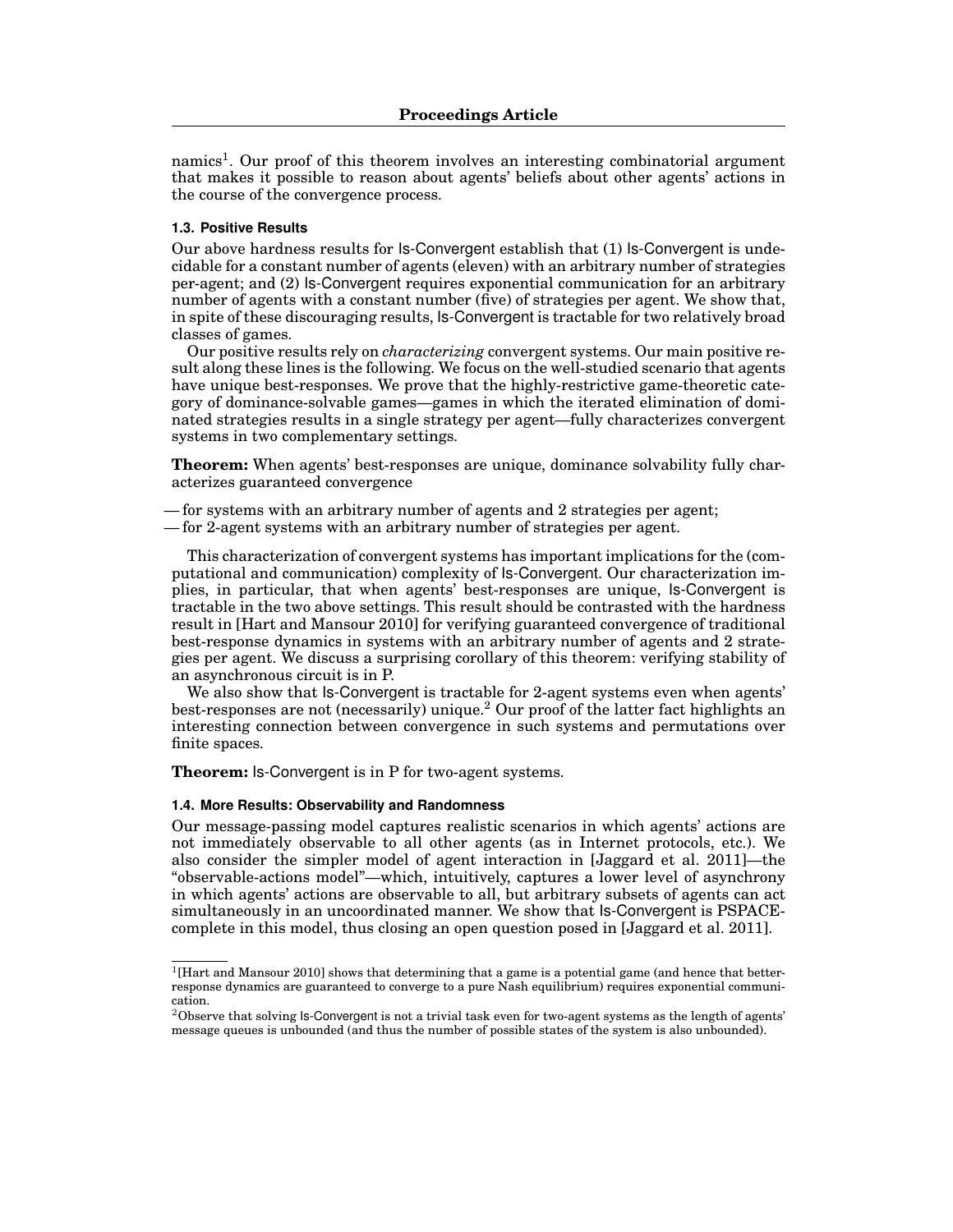**Theorem:** Is-Convergent is PSPACE-complete in the observable actions model even when agents' best-responses are unique.

Our proof of this theorem relies on an interesting "convergence preserving reduction".

A natural question in light of the above results is: "What happens when randomness is introduced into this setting?". We extend the above PSPACE-completeness result for the observable-actions model to a stochastic variant of Is-Convergent, which we call Is-Stochastically-Convergent.

**Theorem:** Is-Stochastically-Convergent is PSPACE-complete in the observable actions model.

#### **1.5. Future Research**

We believe that we have but scratched the surface in the exploration of game-theoretic dynamics under asynchrony. Two important directions for future research are the following:

- (1) **Looking at subclasses of games.** Our hardness results for Is-Convergent do not impose *any* constraints on the class of games under consideration. We believe that the key to obtaining more positive results is to examine specific classes of games and investigate the complexity of Is-Convergent (e.g., is Is-Convergent tractable for potential games?).
- (2) **Looking at other game-theoretic dynamics.** We have restricted our attention here to the convergence of (asynchronous) best-response dynamics to a pure Nash equilibrium. Understanding the convergence properties of other well-studied gametheroetic dynamics (e.g., fictitious play, no-regret dynamics, etc.) under asynchrony is an important research direction. An interesting recent result in this vain [Lehrer and Lagziel 2012] shows that no-regret dynamics exhibits good convergence properties even under asynchrony (see also [Jaggard et al. 2011]).

Research along the above lines could provide useful insights into environments in which simple and natural distributed protocols are guaranteed to converge to a "stable", "globally-rational", outcome, and also shed light on the behavior of existing protocols.

## **1.6. Related Work**

The immediate precursor of our work is [Jaggard et al. 2011], which brings together research in distributed computing theory and in game theory to study asynchronous dynamic environments where computational nodes' behavior is simple, natural and myopic ("adaptive heuristics" in the language of Hart [Hart 2005]). Our message-passing model extends the framework of [Jaggard et al. 2011] to capture the possibility of outdated information, thus making it possible to reason about the behavior of bestresponse dynamics in a variety of real-life environments. Our work also rests on the extensive research on best-response dynamics in game theory, on protocol termination in distributed computing, and on networking research on Internet protocols.

**Game theory.** Much work in game theory and economics deals with best-response dynamics (e.g., [Monderer and Shapley 1996; Osborne and Rubinstein 1994; Rosenthal 1973]). Best-response dynamics have also been approached from a computer science perspective (e.g., [Fabrikant and Papadimitriou 2008; Mirrokni and Skopalik 2009]). Generally speaking, such research has thus far primarily concentrated on synchronized environments in which steps take place in some predetermined prescribed order and agents' choices of strategies are immediately observable to other agents. Nisan et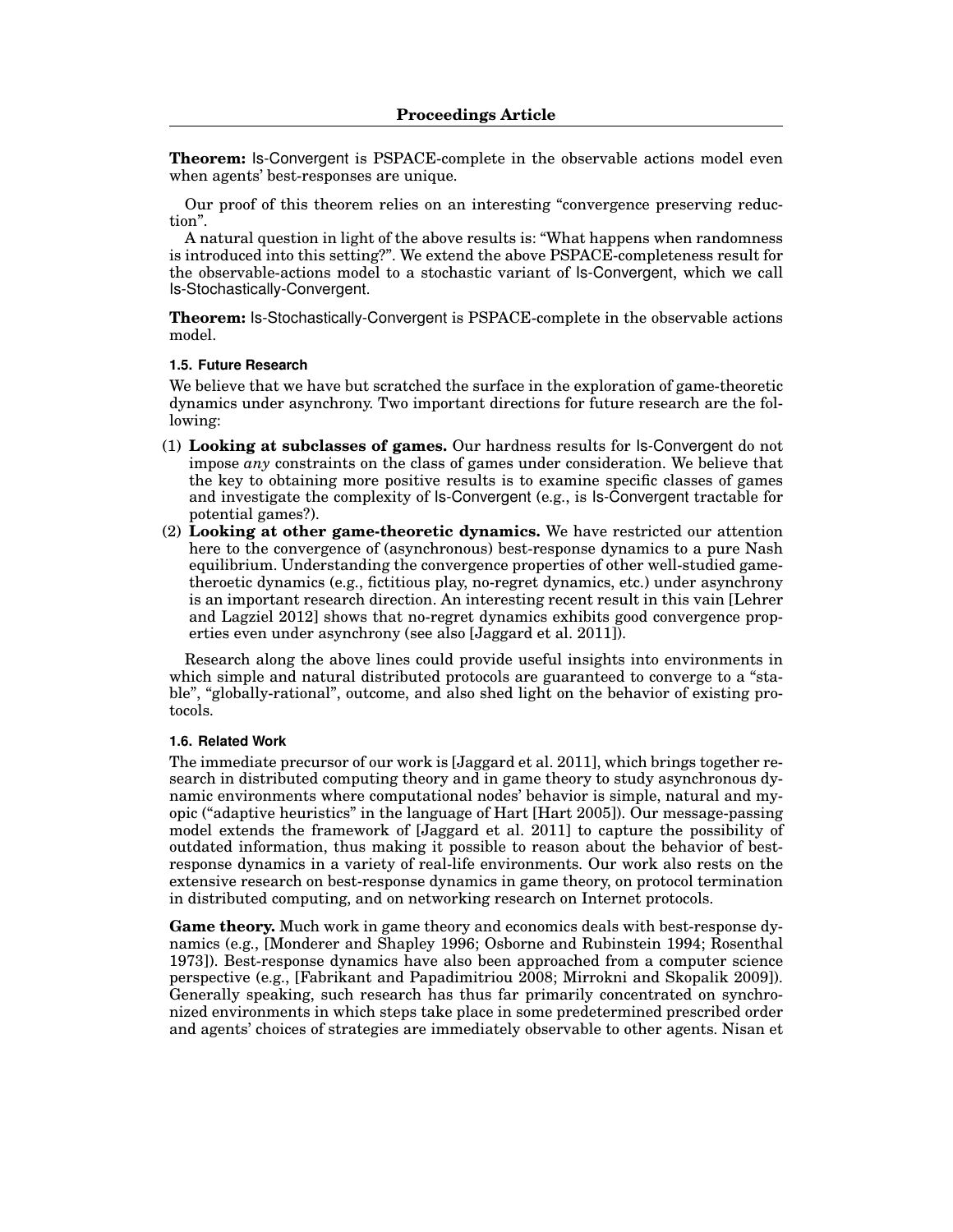al. [Nisan et al. 2008] analyze the behavior of best- and better-response dynamics in asynchronous computational environments for restricted classes of games (dominancesolvable games and potential games). Lagziel and Lehrer [Lehrer and Lagziel 2012] recently showed that no-regret guarantees are achievable even when the decision maker is informed of the actual payoffs with delay. This implies that (a specific class of) no-regret dynamics converges to an equilibrium in various environments even under asynchrony. See also some simple observations about no-regret dynamics and asynchrony in [Jaggard et al. 2011].

**Distributed computing.** Over the past three decades, much work has been devoted to characterizing the possibility/impossibility borderline for fault-tolerant computation (see [Lynch 1989; Fich and Ruppert 2003]). While the risk of protocol non-termination is such environments stems from the possibility of failures of nodes or other components, our focus is on settings where the computational nodes and the communication channels are reliably failure-free, and the risk of non-convergence stems from limitations imposed by simplistic node behaviors. Convergence of best-response dynamics to an equilibrium in our models can be viewed as the self stabilization [Dolev 2000] of such dynamics. Recent work on "population protocols" [Aspnes and Ruppert 2007] also deals with convergence of local interactions to a globally stable state, but considers very different environments (nodes are indistinguishable, computation is restricted to direct interaction between two nodes, etc.) and thus does not capture adaptive heuristics [Hart 2005] such as best-response dynamics.

**Internet protocols.** Research on the dynamics of the Border Gateway Protocol (BGP) [Fabrikant and Papadimitriou 2008; Gao and Rexford 2002; Griffin et al. 2002; Suchara et al. 2011] can be viewed as analyzing convergence of best-response dynamics in the presence of asynchrony in a specific routing environment. Our message-passing model abstracts the standard model for analyzing BGP dynamics, put forth in [Griffin et al. 2002]. Our model also abstracts the model of congestion control on the Internet in [Godfrey et al. 2010].

#### **1.7. Organization**

We present our model of asynchronous best-response dynamics in Section 2. Our undecidability result for Is-Convergent is presented in Section 3 and the complementary communication complexity lower bound appears in Section 4. We present our characterizations of convergent systems and discuss their algorithmic implications (e.g., to asynchronous circuits) in Section 5, and present our algorithm for Is-Convergent for two-agent systems in Section 6. Our results for the observable-actions model and for Is-Stochastically-Convergent appear in Section 7.

## **2. MODEL**

We now present our main model of asynchronous best-response dynamics. We will consider other (including randomized) models of system dynamics in Section 7.

**Games.** We study the following standard *n*-agent game-theoretic setup: *n* agents (or players) 1,..., *n*, each with finite strategy space  $S_i$  and a utility function  $u_i : S_1 \times S_2$  $\prod_{j\in[n]\setminus\{i\}} S_j \rightarrow R_+$ . Let  $S = \prod_{j\in[n]} S_j$  denote the space of strategy-vectors and  $S_{-i} = \prod_{j\in[n]\setminus\{i\}} S_j$  denote the space of strategy-vectors of all agents but the *i*'th. We use  $(s_i, s_{-i})$  as shorthand for the strategy-vector in which the strategy of agent *i* is  $s_i \in S_i$ , and the strategies of of all other agents are as in  $s_{-i} \in S_{-i}$ . Strategy  $s_i^* \in S_i$  is a "best response" of agent  $i$  to  $s_{-i}^* \in S_{-i}$  if  $s_i^* \in \text{argmax}_{s_i \in S_i} u_i(s_i, s_{-i}^*)$ . Strategy-vector  $s^* = (s_1^*, \ldots, s_n^*) \in S$  i  $r$  response to  $s^*_{-i}$ .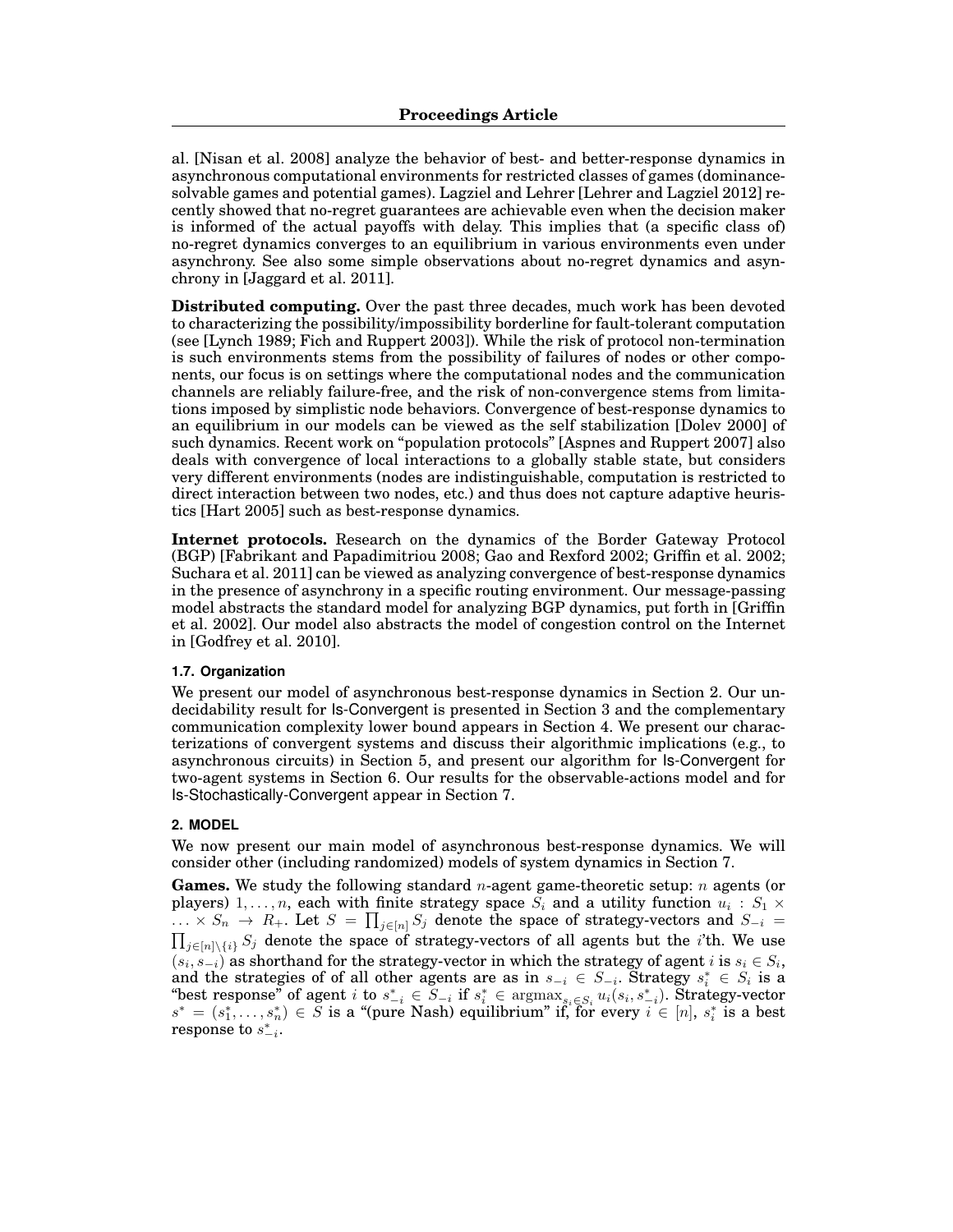**Best-response dynamics.** Under (traditional) best response dynamics, agents take turns best-responding to other agents' strategies. Whenever an agent *i* is "active", he examines the strategies of the others  $s_{i}^{t} \in S_{-i}$  and, in the event that his strategy is not a best-response to  $s_{i}$ , *i* updates his strategy to a best-response strategy.

**Best-response dynamics and asynchrony.** We present a model of asynchronous best-response dynamics that captures the possibility of non-instantaneous propagation of information about agents' strategy changes. Our model unifies and abstracts the models of BGP routing and of congestion control in [Griffin et al. 2002] and [Godfrey et al. 2010], respectively. In our model, whenever an agent selects a new bestresponse strategy he sends an update message to every other agents announcing his newly chosen strategy over a private communication channel between them. Whenever an agent  $i \in [n]$  receives an update-message from another agent  $j \neq i$ , this event, called RECEIVE(I,J), triggers an atomic step in which agent *i* executes the following three steps:

- (1) *i* examines the most recently learned strategies of other agents (his "beliefs" about others' agents)  $s_{-i}^B \in S_{-i}$  (stored in a locally-maintained data structure);
- (2) *i* updates his strategy  $s_i$  to a best response strategy  $s_i^*$  to  $s_{-i}$  (if  $s_i$  is a best-response to  $s_{i}$  *i* does not select a new strategy);
- (3) if  $s_i^* \neq s_i$ , *i* sends an update message to every other agent announcing  $s_i^*$ .

Transmission along every communication channel can experience arbitrary (channel-specific) update-message delays. We make the assumption that each channel maintains a FIFO queue of the sent messages (in each direction), and so messages are received in the order of transmission.

We call a complete specification of the order of events of the form  $RECEIVE(I,J)$ , i.e., update-message arrivals, a "schedule". A is schedule "fair" if no agent is indefinitely starved from receiving messages from another agent. We call a system "convergent" if, for every initial combination of the agents' strategies and fair schedule, from some point in time agents' strategies constitute a pure Nash equilibrium.

### **3. IS-CONVERGENT IS UNDECIDABLE**

Our main negative result establishes that, in general, Is-Convergent is undecidable.

#### THEOREM 1. *Is-Convergent is undecidable for* 11*-agent systems.*

We prove Theorem 1 via a long and delicate chain of reductions in the full version. Here, we give a high-level overview of the proof. We then present in more depth a basic building block in our construction, the so called "Increment Game".

#### **3.1. High-Level Overview of Proof**

**High-level ideas.** Intuitively, the hardness of Is-Convergent in our message-passing model stems from the fact that nodes' message-queues are unbounded. This suggests that best-response dynamics in this model might be expressive enough to capture nondeterministic computations: agents' best-responses implement the "logic", message queues function as "storage", and the nondeterminism is captured by the fact that the schedule of events is (almost) arbitrary. To formalize this intuition, we identify a computational model that is somewhat "close" to our setting—the Queue Automaton model<sup>3</sup>. While in some sense similar to our context, queue automata are also very different, and so must be approached with caution. Differences include (1) the fact that

 $3$ Queue Automaton is a computational model equivalent to Turing Machine. While similar to a Pushdown Automaton, instead of a stack it uses a queue.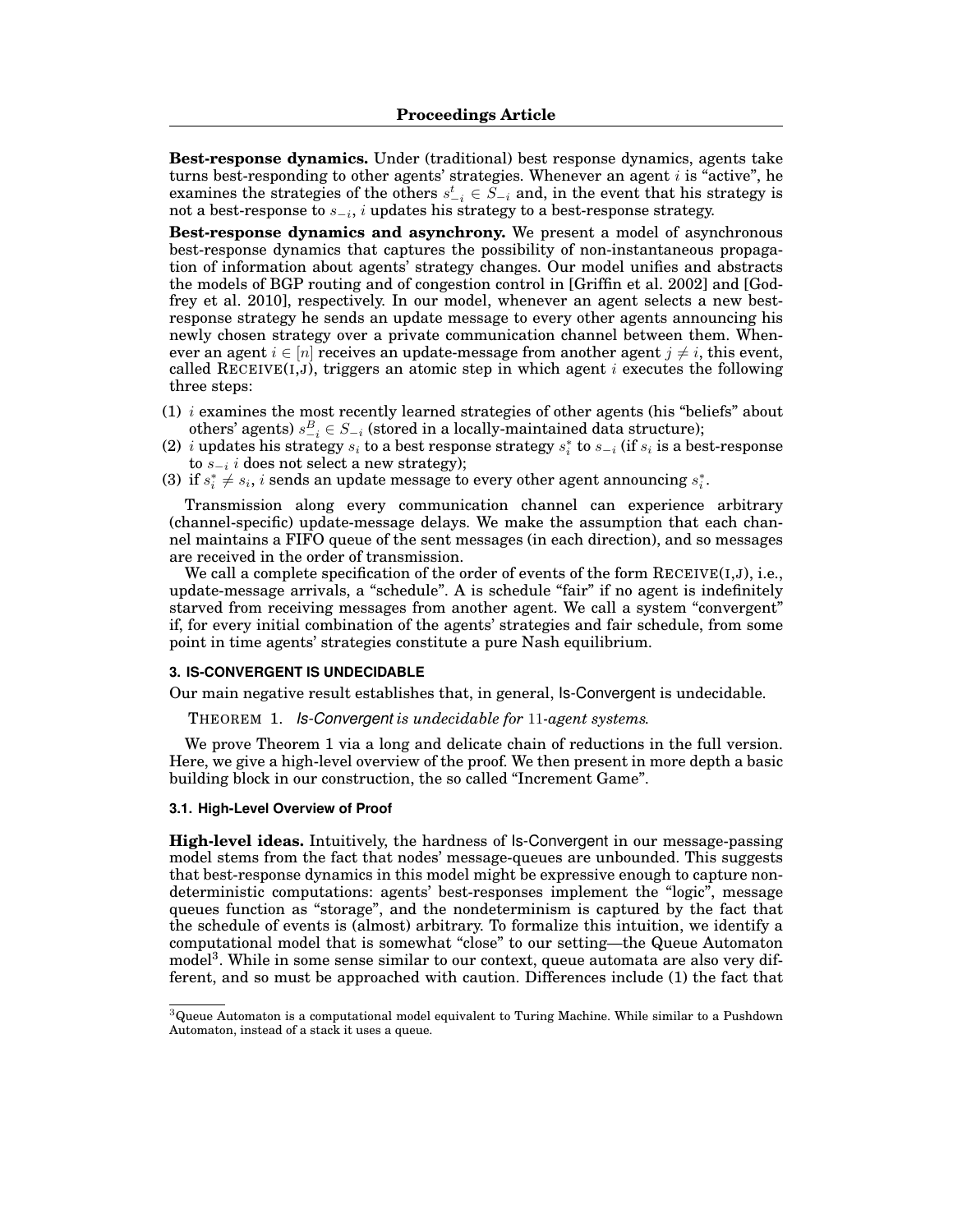in our setting there is no clear notion of input; (2) in the Queue Automaton model the initial configuration is predetermined, whereas in our model it is adversarially chosen; and (3) in our context agents' responses are based on very limited (almost no) "memory", and so the intricate interactions and dependencies between agents are key to achieving the desired result. To address the first point, we show a reduction from Halt-All—the language of Turing machines that halt on every input. By doing so, we effectively eliminate the need to have an input (and essentially generate one in a nondeterministic fashion using our nondeterministic schedules). To handle the second point, we present and study a variant of Halt-All, called "Halt-All-Config". A Turing machine is in Halt-All-Config if it halts for every input *and* starting configuration (even "illegal" configurations). We discuss our results for Halt-All-Config below. The last of these points is addressed by presenting a basic building block that introduces synchronization between players. The synchronization is levereged to construct an analogue concept of memory within the game. We now discuss the three steps in our reduction from Halt-All to Is-Convergent.

**Step I: Halt-All to Halt-All-Config.** The first reduction is from Halt-All to Halt-All-Config, and as explained above, it provides the context of computation from an arbitrary configuration. Given an input to Halt-All—a Turing machine *M*—the reduction constructs a Turing machine *Q* such that *Q* halts from any starting configuration if and only if *M* halts on every input. We stress that for any arbitrary start configuration of *Q*, even an "illegal" configuration that does not match any computation of *M*, *Q* must either reach a "legal" configuration, or halt. To achieve this, *Q* keeps track of the entire history of the simulation thus far and verifies that the history is valid after simulating each and every execution step of *M*. *Q*'s construction ensures that, regardless of its initial state, *Q* is guaranteed to execute this verification process (unless it halts earlier). In the event that the verification fails, *Q* halts. Otherwise, we prove that *Q* successfully simulates the execution step in *M* and the execution of *Q* can continue without risking the crucial properties of the reduction, as described above. We defer the many subtle details of this first reduction to the full version.

**Step II: Turing Machines to Queue Automata.** The second step is reduction from Halt-All-Config to its analogue in the Queue Automaton model, Halt-All-Config-Queue. The motivation for moving to queue automata is the storage model, the queue, which makes reduction to our setting easier. While this might seem as a technical step<sup>4</sup>, this too requires special care. Again, merely simulating the Turing machine by a queue automaton is not enough. When starting from a configuration that is not a valid simulation step of the given Turing machine, the queue automaton should either get to a configuration that represents a valid simulation step of the given Turing machine or halt within in a finite number of steps. Our reduction from Halt-All-Config to Halt-All-Config-Queue, which requires modifying the classical reduction for simulating a Turing machine with a queue automaton, is described in the full version.

**Step III: Queue Automata to Is-Convergent.** The last and most subtle step in our reduction is a reduction from Halt-All-Config-Queue to Is-Convergent. We need to be able to simulate any execution of a given queue automaton (starting from an arbitrary configuration) via best-response dynamics. The key element in our constructed game is a message queue that simulates the queue of the queue automaton. However, to utilize this message queue we must overcome two main challenges:

<sup>4</sup>One might consider skipping the Turing machine model by providing a reduction from the Halt-All variant for queue automata to Halt-All-Config-Queue, yet this is actually far more tedious and nonintuitive, as the queue automaton model is harder to work with.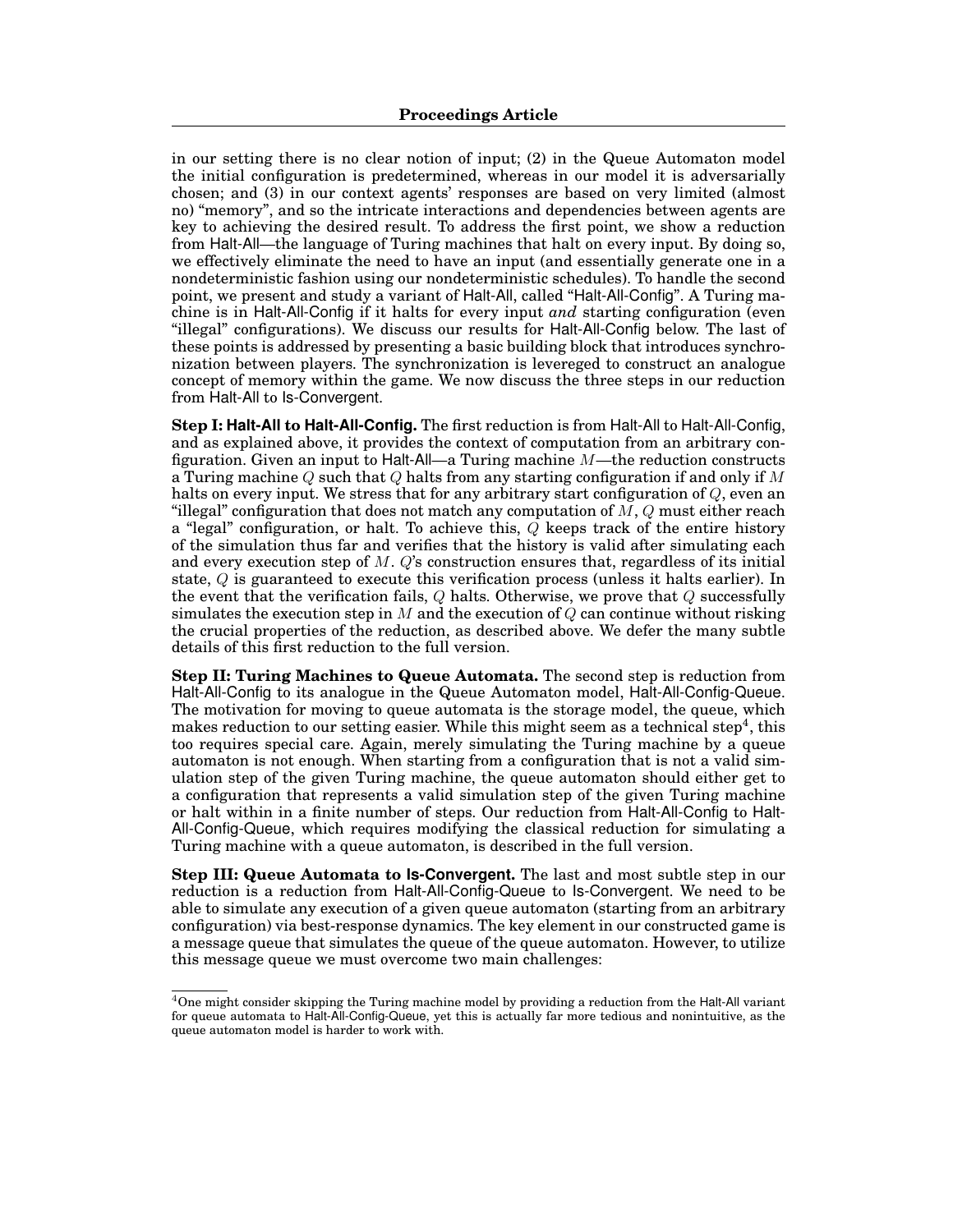- (1) **Synchornization.** We must eliminate schedules in which messages are removed from the queue "too fast" or "too slowly". In other words, we must somehow synchronize the system to ensure that it evolves in a desired way.
- (2) **Memory.** We need to emulate the state machine of the queue automaton, which, in turn, requires a notion of memory in the game.

Our solutions to these two challenges turn out to be strongly related. At the heart of our construction is a building block we term the "Increment Game". Informally speaking, in the Increment Game a single "*leader*" increments a finite counter, while all the other players, the "*followers*", follow the leader's strategy. Careful design guarantees that regardless of the initialization of this game, and of the timing of update message arrivals, the resulting sequence of the leader's chosen strategies is an infinite cyclic sequence of integers. We can therefore use the Increment Game as an internal "system clock" and utilize it to effectively synchronize the system. We introduce memory into the game by tagging the counter with labels that can be manipulated by the players. We show how the Increment Game can be used, in an input-output programming-like fashion, as a building block in a modular design of games. Our construction combines two Increment Games; one Increment Game serves as a Writer—simulating the state transitions of the queue automaton and the writing of symbols into the simulated queue; the other serves as a Reader—reading symbols from the queue head and feeding them back to the Writer.

We prove that (well-behaved) best-response dynamics in the constructed game reflect executions of the queue automaton, and that such dynamics converge to a pure Nash equilibrium if and only if the corresponding execution halts.

#### **3.2. The Increment Game**

Here, we give a "taste" of the proof by zooming in on a crucial building block in the last, and most subtle, step of our reduction—the Increment Game. As explained above, the Increment Game effectively synchronizes an inherently asynchronous system, and also provides the means for carrying out complex computations. Below we sketch only how the Increment Game achieves the first of these goals: synchronizing the system. We explain the various more complex functions of the Increment Game in our reduction, and how these are realized, in the full version.

**Increment Games.** In an Increment Game there are  $n \geq 3$  players, all with identical best-response functions, with the exception of a single player, who shall be referred to hereafter as the *Leader* or *Inc*. *Inc*'s strategy space contains the elements in *Z<sup>r</sup>* for a fixed  $r \geq 5$  and another unique strategy called the "*halt* strategy". Intuitively, *Inc* is in charge of incrementing the global index (modulo *r*), thus guaranteeing all other players, which we refer to as the *Followers*, do the same. The Followers' strategy spaces include all strategies of the form  $(c, bool)$ , where  $c \in Z_r$  and *bool* is either true or *false*, and also the *halt* strategy. Intuitively, *c* in a pair (*c, bool*) represent the counter being incremented (which we simply refer to as the *counter*), while *bool* indicates whether the Follower sees any other Followers with a smaller counter than his. In what follows, additions and subtractions of the counter are modulo *r*.

**Valid configurations.** Consider a strategy vector *s* and suppose that *Inc*'s strategy in *s* is some  $C \in \mathbb{Z}_r$ . We say that *s* is *valid* if it satisfies at least one of (1) the counters of all Followers equal *C*, *or* (2) the counters of all Followers equal  $C - 1$ , *or* (3) the strategies of all Followers are either  $(C, true)$  or  $(C - 1, false)$ .

We say that player *i observes an invalid strategy-vector s<sup>i</sup>* if there is no strategy  $s_i \in S_i$  such that  $(s_{-i}, s_i)$  is a valid strategy vector.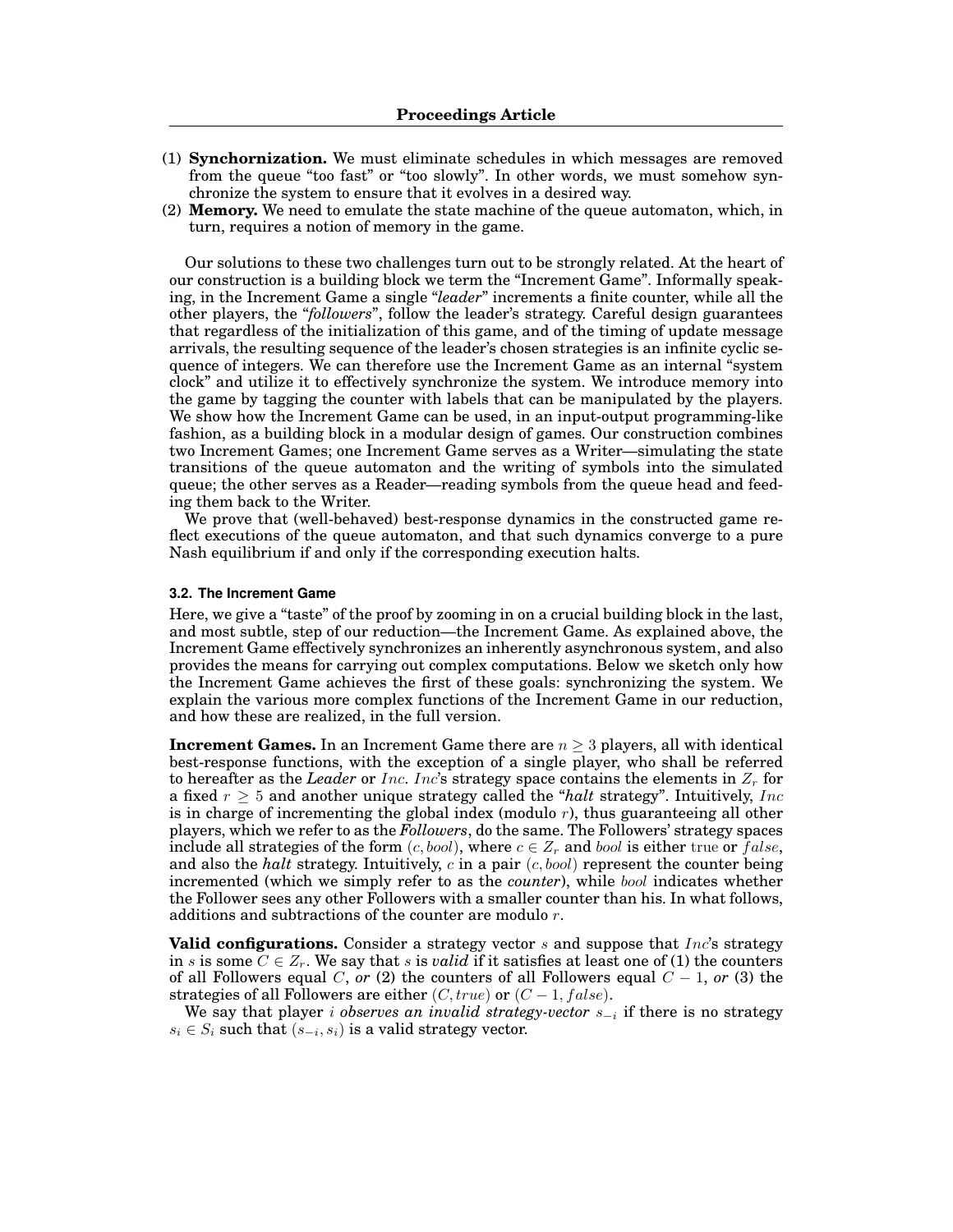**Best-responses in the Increment Game.** We define players' best-responses in the Increment Game so as to ensure the following properties: (1) the *halt* strategy is always a best-response (for any player and any strategy-vector) and so once a player chooses the *halt* strategy he will never deviate from it; (2) the *halt* strategy is a player's *sole* best-response to all invalid strategy vectors, and also to all strategy vectors in which some other player's strategy is *halt*.

Observe that once even a single player halts, the game is bound to reach an equilibrium in which all players play *halt* within a finite number of steps. We call an initial strategy-vector and (fair) schedule for which the system does not converge to this "allhalt equilibrium" a *non-halting evolution* of the system.

We are left with defining a player's best-response to a valid strategy vector *s*:

- **Leader:** Let *c* be the maximum counter of a Follower in *s*. Then, the best-response of the Leader is  $c + 1$ .
- **Follower:** Let *C* be *Inc*'s strategy in *s*. If there is another Follower whose strategy is  $C-1$ , the best-response of the Follower is  $(C, true)$ . Otherwise (all other Followers' counters are  $C$ ), the best-response is  $(C, false)$ .

**Why are Increment Games useful?** Increment Games are carefully designed to have the following useful properties, which we repeatedly leverage in our reduction.

THEOREM 2 (INCREMENT). *In any Increment Game G*

*— The strategy sequence of the Leader in any non-halting evolution has the form*  $\ldots$ ,  $C, C + 1, \ldots, r - 1, 0, 1, \ldots, r - 1, 0, 1, \ldots$ 

*— A non-halting evolution exists.*

Below we only prove that there indeed exists a non-halting evolution of the system where the strategy sequence of the Leader is of the form  $\dots, C, C+1, \dots, r-1$  $1, 0, 1, \ldots, r-1, 0, 1, \ldots$  We defer the more delicate proof that *any* non-halting evolution is of this nature (which plays a crucial role in our reduction) to the full version.

**A non-halting evolution which mimics a system clock exists.** We next exhibit such a non-halting evolution. Let the initial strategies and beliefs of all the players be that the Leader is playing 0 and that all the Followers are playing (0*, f alse*). We first allow all initial messages from all Followers and the Leader to be received by all Followers. Observe that this does not change the Followers' strategies. We next let all the messages from the Followers reach the Leader. This causes the Leader to change his initial strategy from 0 to 1.

The system evolves in iterations, with each iteration *i* beginning in a global system configuration similar to that in the end of the above short initialization phase, in which (1) no Forwarders' messages are in transit and all the Leader's messages about the counter increment from  $i - 1$  to  $i$  are still pending; and (2) the Leader believes that all the Followers are playing  $(i-1, false)$ , and each Follower believes that the leader is playing  $i-1$  and all other Followers are playing  $(i-1, false)$ . The *i*'th iteration consists of the following sequence of steps:

- (1) The Leader's messages about his counter increment to *i* are received by all Followers (who respond by choosing (*i, true*)).
- (2) All Followers' (*i, true*) messages are received by all players. Once a Follower receives all  $n-2$  such messages, he responds with  $(i, false)$ . Notice that by the end of this step no player observes any Follower playing  $(i - 1, false)$ . The Leader responds with  $i + 1$  messages which are not received until the next iteration.
- (3) All Followers' (*i, f alse*) messages are received by all the players.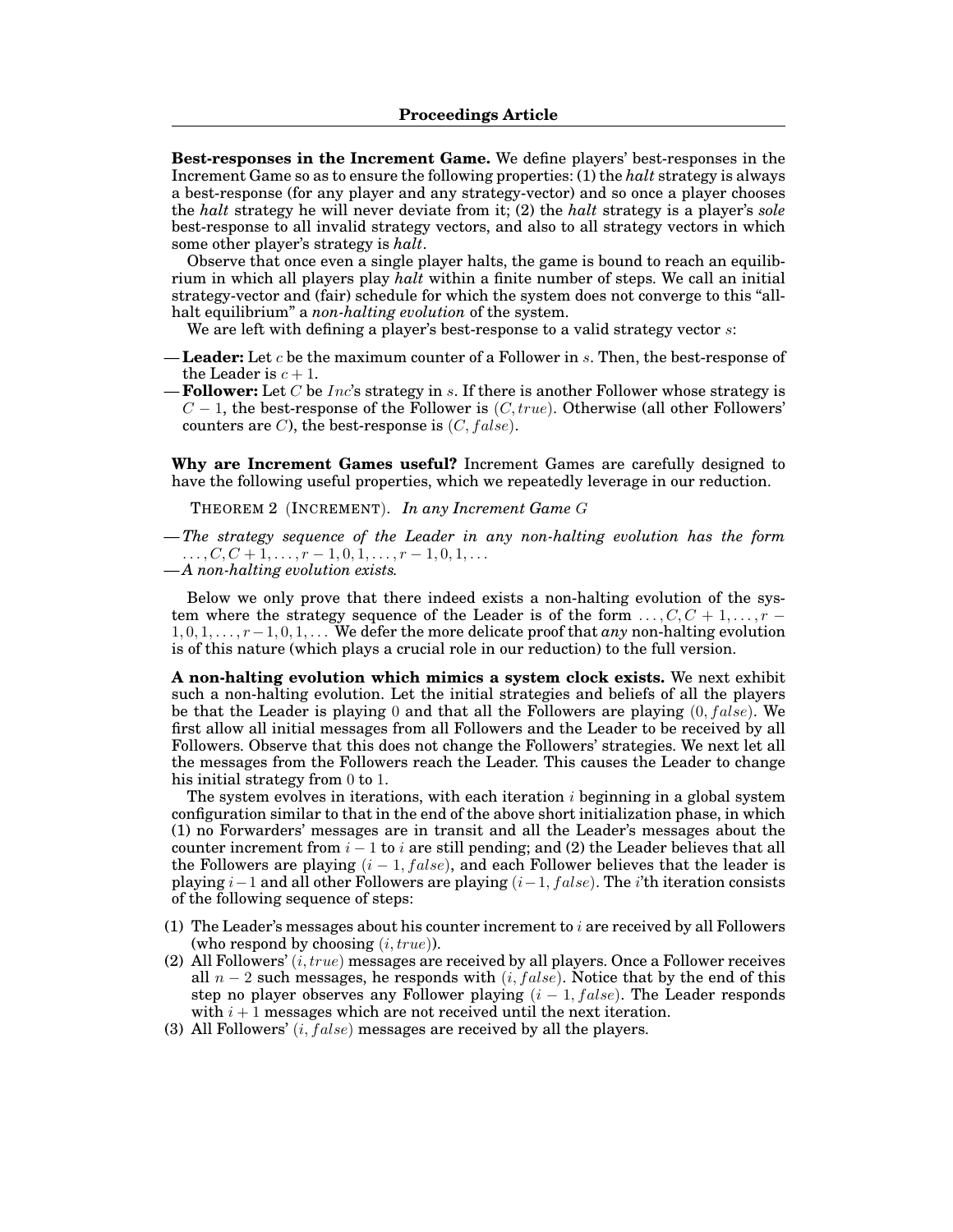Observe that this is indeed a non-halting evolution since each player observes a valid strategy-vector at all times.

## **4. COMMUNICATION COMPLEXITY LOWER BOUND**

We present the following exponential communication lower bound for Is-Convergent.

THEOREM 3. Is-Convergent requires  $\Omega(\alpha^n)$  communication for some constant  $\alpha > 1$ even when agents' best-responses are unique.

We now present a very high-level exposition of the proof of Theorem 3. See full proof in the full version. We show a reduction from the classical communication Set Disjointness setting, in which there are *n* parties  $\{1,\ldots,n\}$ , each party *i* holding a subset  $A_i \subseteq \{1, \ldots, t\}$ , and the objective is to distinguish between the two following extreme scenarios: (1)  $\bigcap_{i=1}^{n} A_i \neq \emptyset$ , vs. (2) for every  $i \neq j$ ,  $A_i \cap A_j = \emptyset$ .<br>Classical results in communication complexity establish that solving Set Disjointness

entails (in the worst case) transmitting  $\Omega(\frac{t}{n})$  bits [Alon et al. 1996; Nisan 2002].

We construct, for a given instance of Set Disjointness, an instance of Is-Convergent with *n* agents, representing the parties in Set Disjointness, each with action space  $\{0, 1, 2, 3, 4\}$ . We prove that our construction ensures that if  $\bigcap_{i=1}^{n} A_i \neq \emptyset$  in Set Disjointness then the constructed Is-Convergent instance is not convergent, and if for every

 $i \neq j$ ,  $A_i \cap A_j = \emptyset$ , the constructed Is-Convergent instance is convergent.<br>We first establish the existence of an exponentially-large family of vectors in  $\{0, 1, 2, 3\}$ <sup>n</sup> with useful combinatorial properties.

LEMMA 4. Given  $n > 0$ , there exists a set  $V \subseteq \{0, 1, 2, 3\}^n$  such that

— the hamming distance between every two vectors in *V* is strictly greater than  $\frac{2n}{3}$ ;

*—* for every vector  $(v_1, \ldots, v_n) \in V$ ,  $((v_1 + 1) \mod 4, \ldots, (v_n + 1) \mod 4) \in V$  as well;  $-|V| = \Omega(\alpha^n)$  for some constant  $\alpha > 1$ .

We associate each element of  $\{1,\ldots,t\}$  in Set Disjointness (for a large enough *t*) with a distinct set of 4 vectors in *V* that are closed under the  $(+1 \mod 4, ..., +1 \mod 4)$ operation. We let  $V_e$  denote the set of 4 vectors in *V* associated element  $e \in \{1, \ldots, t\}$ . We now define each agent's best-responses in the Is-Convergent instance as follows: (1) in the event that the other agents' strategies (as seen by agent *i*) are as in some vector  $v \in V_e$  for  $e \in A_i$ , agent *i*'s (unique) best-response is  $(v_i + 1) \mod 4$ ; (2) otherwise, *i*'s best-response strategy is always 4.

We let *I* denote the given Set Disjointness instance, and *IC*(*I*) denote the constructed instance of Is-Convergent in the message. We prove the following lemma.

LEMMA 5. IC(I) is not convergent if  $\bigcap_{i=1}^n A_i \neq \emptyset$  in *I*, and is convergent if for every  $i \neq j \in [n], A_i \cap A_j = \emptyset$  in *I*.

As in our reduction  $t = \Omega(\alpha^n)$  for some constant  $\alpha > 0$ , the lower bound on communication for Set Disjointness now implies Theorem 3. We now give the high-level intuition for the proof of Lemma 5.

Consider first the (simpler) scenario in which  $\bigcap_{i=1}^n A_i \neq \emptyset$  in *I*. Consider a vector  $v = (v_1, \ldots, v_n) \in V_e$  for an element  $e \in \bigcap_{i=1}^n A_i$  and observe that in our construction of  $IC(I)$  allowing all agents to best respond to *v* simultaneously transitions the system to the strategy-vector  $((v_1 + 1) \mod 4, \ldots, (v_n + 1) \mod 4) \in V_e$ . We conclude that, in this scenario, when agents' initial strategy-vector is in  $V_e$ , agents' repeated simultaneous best responses induce a (fair) oscillation in *IC*(*I*) between strategy-vectors in *Ve*.

We now turn our attention to the more challenging scenario in which for every  $i \neq$  $j \in [n]$ ,  $A_i \cap A_j = \emptyset$  in *I*. We observe that every fair oscillation must involve multiple agents repeatedly selecting strategies in *{*0*,* 1*,* 2*,* 3*}* which, in turn, implies that agents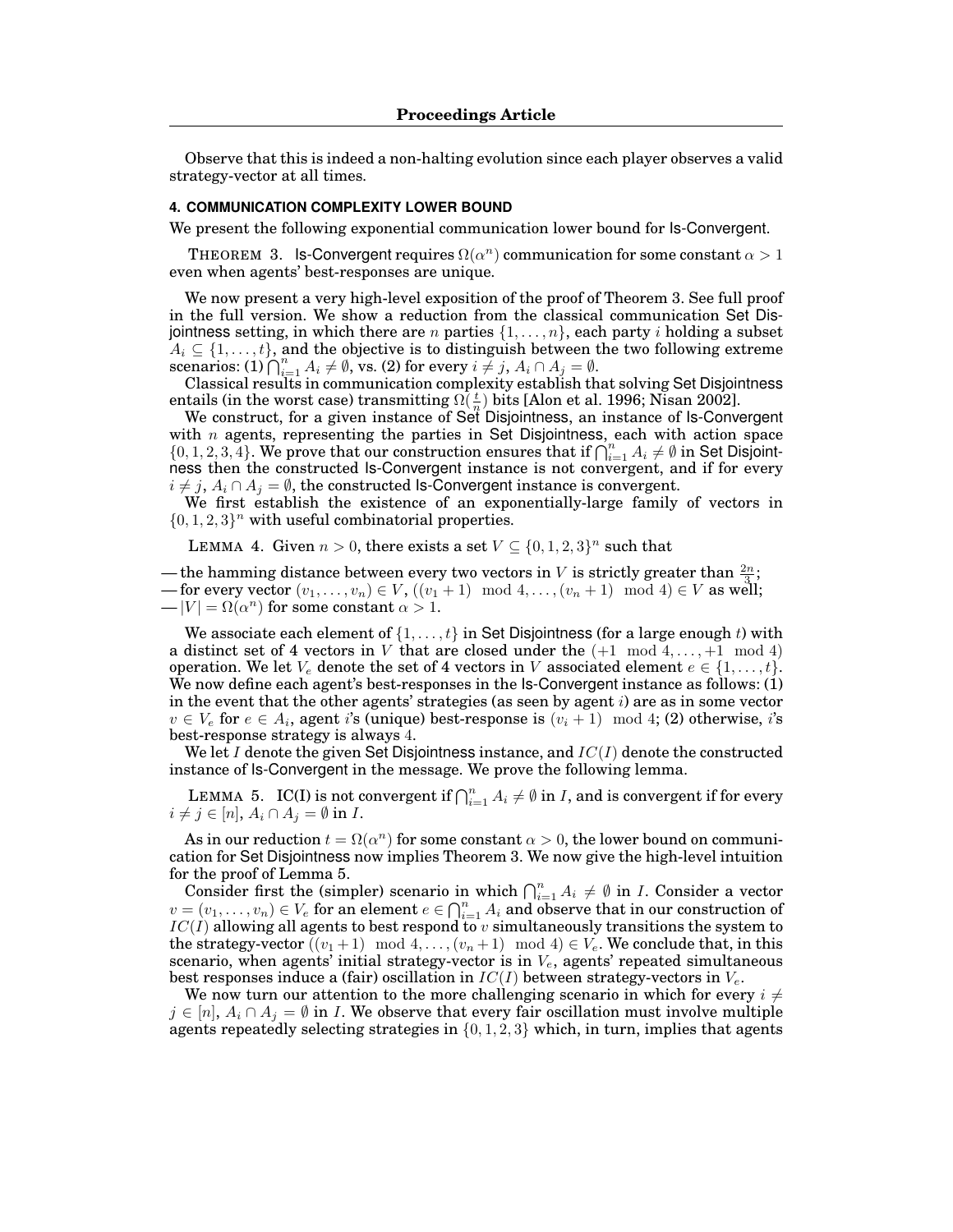see strategy-vectors in *V* infinitely often. Let  $V_i = \bigcup_{e \in A_i} V_e$ . We prove that as the hamming distance between every two vectors in *V* is large, and as  $V_i \cap V_j = \emptyset$  for every  $i \neq j \in [n]$ , our construction ensures that (1) agents' views of other agents' strategies must change drastically over time; and (2) agents' views of other agents' strategies must be very inconsistent across nodes. We show that the number of generated update messages is not sufficient to maintain such contradicting views.

## **5. CHARACTERIZATION RESULTS**

We now focus on the well-studied scenario that agents have unique best-responses. We show that the game-theoretic category of dominance-solvable games fullycharacterizes convergent systems in two complementary settings: (1) for an arbitrary number of agents with 2 strategies per agent; and (2) for 2-agent systems with an arbitrary number of strategies per agent. We discuss the interesting implications of this characterization to the (computational and communication) complexity of Is-Convergent.

## **5.1. Dominance Solvability** *vs.* **Convergence**

An agent's strategy is said to be dominated if it is never a best-response strategy.

*Definition* 5.1*.* A game is *dominance-solvable* if the iterated removal of dominated strategies results in a single strategy-vector  $s^* \in S$ .

Dominance-solvable games can easily be seen to be convergent (see [Nisan et al. 2008]). We now show that the converse is also true in two interesting contexts and so, in these contexts, dominance-solvability fully-characterizes guaranteed convergence. (See proofs in the full version.)

THEOREM 6. *When agents' best-responses are unique, dominance solvability fully characterizes guaranteed convergence:*

*6(a). for multi-agent systems with 2 strategies per agent; 6(b). for 2-agent systems.*

We will now prove the more challenging part of the Theorem 6(a). We defer the proof of 6(b) to the full version.

#### **5.2. Proof of Theorem 6(a)**

Consider a multi-agent system  $\Theta$  where each agent has (at most) 2 possible strategies. As observed in [Nisan et al. 2008], if  $\Theta$  is dominance-solvable, then it is convergent in our message-passing model (presented in Section 2). Hence, we are left with showing that if  $\Theta$  is not dominance-solvable then it is also not convergent. We will now show that if  $\Theta$  is not dominance-solvable then there indeed exists a fair oscillation.

**The act-and-tell model.** To prove this result we consider a model of agent interaction that we term the "*act-and-tell model*", which captures a simplified variant of model and is inspired by the state-transition graph in [Sami et al. 2009]. We show that a nonconvergence result in the act-and-tell model also holds in our message-passing model, and so, to prove Theorem 6(a), we can restrict our attention to the act-and-tell model.

In the act-and-tell model, as in our message-passing model, the system evolves from an initial combination of agents' strategies over infinitely-many discrete time steps and, at each time step, a subset of the agents is activated. In this new model, though, whenever an agent *i* is activated, it must choose between the two following possibilities.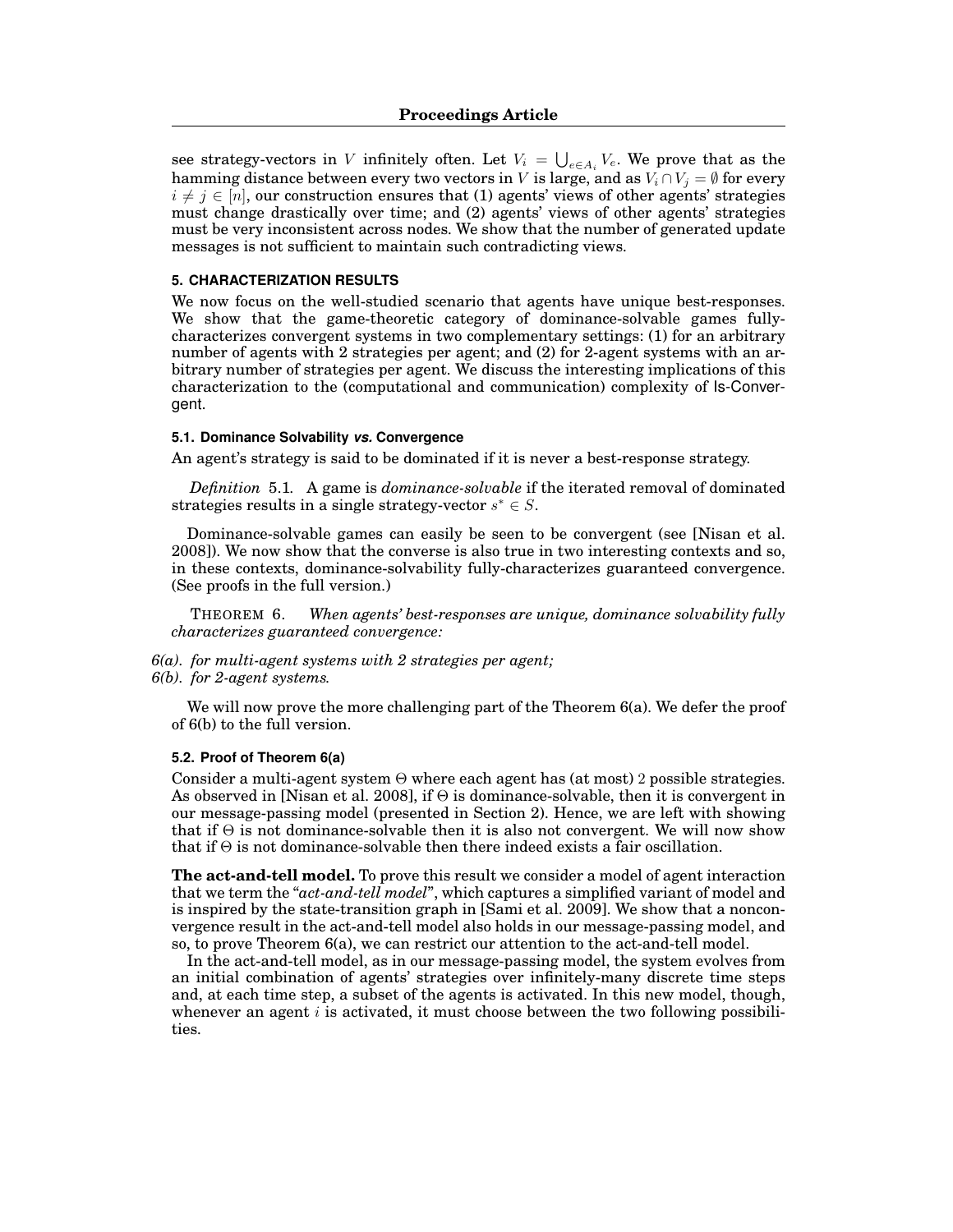- **Act**: pick a best-response strategy in *S<sup>i</sup>* to what *i* thinks are the current strategies of the other agents. *i*'s choice of strategy is *not* immediately observable to other nodes.
- **Tell**: send a strategy-update to one other agent *j*, informing *j* of *i*'s current strategy. This message arrives at node *j immediately* (i.e., at the end of that time step).

Thus, in the act-and-tell model, whenever an agent is activated it can either update its strategy to be a best-response to its view of others, or tell a single other agent about its current strategy. We call a schedule of agent activation "fair" if (1) each agent *i* "acts" (i.e., updates its strategy) in infinitely many time steps; and (2) each agent *i* "tells" every other agent *j* (i.e., sends a strategy-update to *j*) in infinitely many time steps. The act-and-tell model is much easier to reason about than our message-passing model as there are never messages in transit (when a strategy-update is sent it arrives immediately).

We prove (the proof, which follows in the footsteps of [Sami et al. 2009], is omitted) that if  $\Theta$  is not dominance-solvable there must exist a fair oscillation in the act-and-tell model. The following claim shows that this implies a fair oscillation in the messagepassing model of Section 2.

CLAIM 7. *If there exist an initial strategy-vector and a fair schedule for which the system dynamics oscillates indefinitely in the act-and-tell model then there also exist an initial strategy-vector and a fair schedule for which the system dynamics oscillates indefinitely in the message-passing model.*

**Two or more pure Nash equilibria imply an oscillation.** [Jaggard et al. 2011] shows that in a large variety of settings the mere existence of two stable states to which dynamics can converge implies the possibility of a persistent oscillation (see [Jaggard et al. 2011] for a formal exposition of this result). We observe that the result in [Jaggard et al. 2011] (which is proven in the observable-actions model) implies the following.

COROLLARY 8. *[Jaggard et al. 2011] If agents have unique best-responses and multiple pure Nash equilibria exist, the system is not convergent in the act-and-tell model.*

Hence, we can henceforth restrict our attention to the case that  $\Theta$  contains a unique stable state (for otherwise a fair oscillation exists and so 6(a) follows). Observe that if some agent has a dominated strategy then  $\Theta$  is convergent iff the sub-system obtained from  $\Theta$  via the elimination this dominated strategy is convergent. Hence, we shall also make the assumption that no agent in  $\Theta$  has a dominated strategy.

**System dynamics under traditional best-response dynamics.** To construct a fair oscillation in the act-and-tell model, we first consider the system dynamics under traditional best-response dynamics. Let  $S_i = \{0, 1\}$  for each agent *i* (recall that  $|S_i| = 2$ ). W.l.o.g., let  $\overrightarrow{1} = (1, \ldots, 1)$  be the unique pure Nash equilibrium of the system. Now, consider the evolution of the system under traditional best-response dynamics when the initial state is  $\vec{0} = (0, \ldots, 0)$  and agents are activated one at a time in some arbitrary predefined cyclic order. In the event that the resulting system dynamics do not eventually reach the pure Nash equilibrium  $\vec{1}$  we have found a fair oscillation of traditional best-response dynamics, which can easily be shown to imply a fair oscillation in the act-and-tell model (using arguments similar to those in the following paragraph). We need therefore only consider the case that the resulting system dynamics converges to the equilibrium  $\overrightarrow{1}$ . Observe that, for each agent *i*, there exists a unique point in time  $t_i$  where *i*'s strategy changed from 0 to 1 and never changed back to 0 thereafter. W.l.o.g., let  $t_1 < t_2 < ... < t_n$ .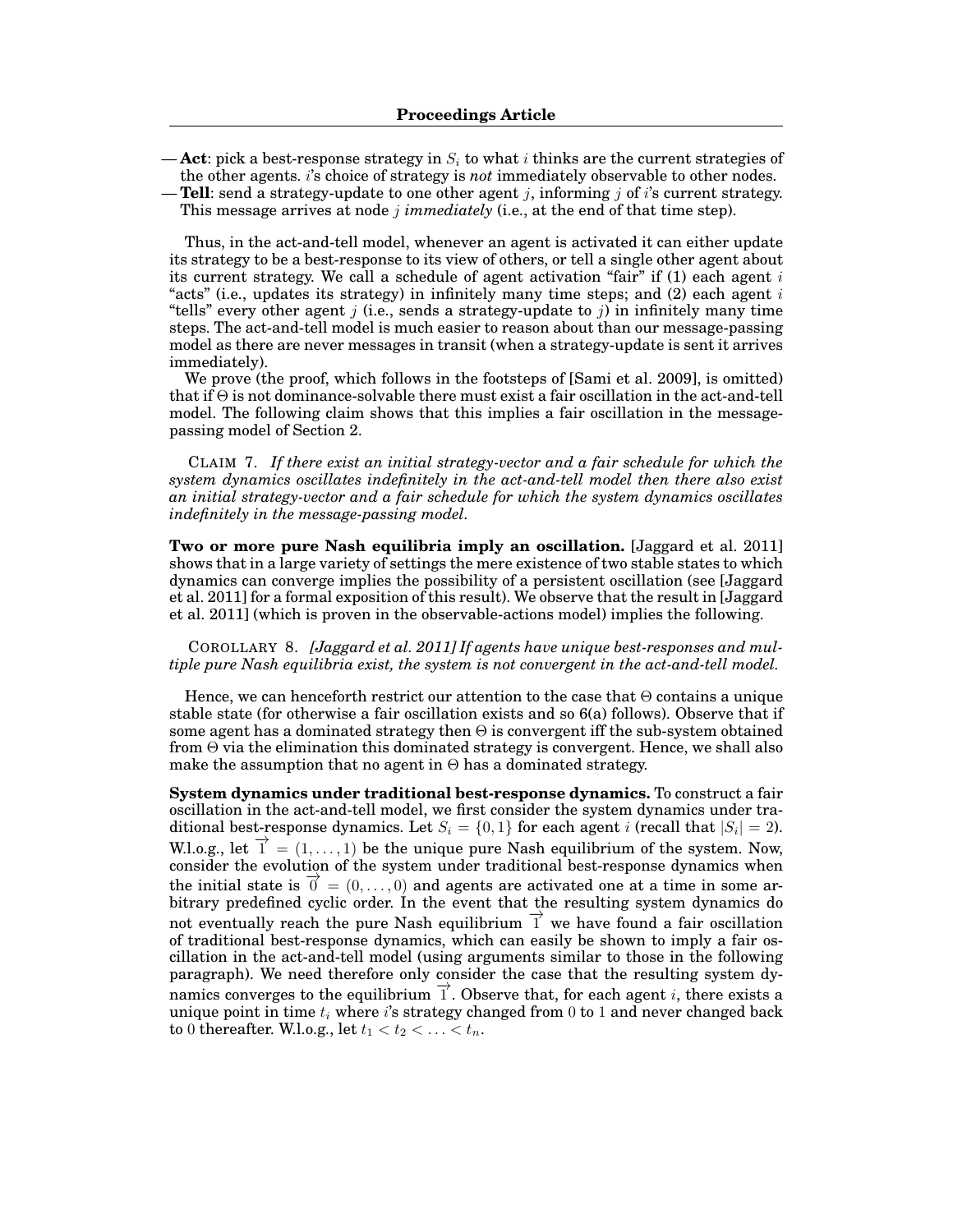**System dynamics in the act-and-tell model.** We now observe that the system behavior in the act-and-tell model under the following dynamics mimics the system behavior under traditional best-response dynamics, as described above. Fix the same cyclic order over the agents as before. Start at the initial state  $\vec{0}$ . Repeatedly allow a single agent, chosen according to the cyclic order, to update its strategy ("act") and then immediately inform all other agents of its newly chosen strategy ("tell" all others) until the system has reached the same state as after  $t_1$  time steps in the original best-response dynamics. Let  $\overline{t_1}$  be the point in time at which this happens. From time  $\overline{t_1}$ onwards do not activate agent 1 again. Now, continue activating agents 2*,...,n* according to the same cyclic order (after 1 is removed), letting each agent update its strategy and then immediately informing all other agents in *{*2*,...,n}* of its newly chosen strategy (but not agent 1). This continues until the system has reached the same state as after  $t_2$  time steps in the original best-response dynamics. Let  $\overline{t_2}$  be the point in time at which this happens. From time  $\overline{t_2}$  onwards do not activate node 2 again. And so on. Observe that the system behavior in the act-and-tell model under these dynamics indeed mimics the system behavior under traditional best-response dynamics, as described above, and, in particular, reaches the unique pure Nash equilibrium  $\overline{1}$ .

**Constructing a fair oscillation in the act-and-tell model.** Consider an agent *i*. As 0 is not a dominated strategy for *i* there must exist some strategy vector  $x_{-i} \in$  $\{0,1\}^{n-1} = S_{-i}$  such that *i*'s (unique) best-response to  $x_{-i}$  is 0. Consider the evolution of the system in the act-and-tell model described above. We make the following crucial observation. Consider the system after time  $\overline{t_1}$ , i.e., after agent 1 changes its strategy from 0 to 1 and is never activated again. Observe that, at that point in time, every other agent in  $\Theta$  either has strategy 0 and will select strategy 1 at a later point in time (as its strategy in the equilibrium is 1) or has strategy 1 and will select strategy 0 at a later point in time (for otherwise that would contradict the definition of  $t_1$ ). Hence, after time  $\overline{t_1}$ , by allowing agents  $\{2,\ldots,n\}$  to "tell" agent 1 of their astrategies at the appropriate times we can make 1's view of the other agents' strategies be precisely  $x_{-1}$ . Similarly, after time  $\overline{t_2}$  every agent in  $\{3,\ldots,n\}$  either has strategy 0 and will select strategy 1 at a later point in time or has strategy 1 and will select strategy 0 at a later point in time. Hence, after time  $\overline{t_1}$ , by allowing agents  $\{3,\ldots,n\}$  to "tell" agent 2 of their strategies at the right times we can make 2's view of the strategies of the agents in  $\{3,\ldots,n\}$  be as in  $x_{-2}$ . In general, after  $\overline{t_i}$  time has passed, it is possible to ensure that agent *i*'s view of the strategies of the agents in *{*3*,...,n}* be precisely their strategies in  $x_{i}$ . Observe, though, that agent *i*'s view of the strategy of every agent in  $\{1, \ldots, i-1\}$  is 1.

Now, consider the time when the pure Nash equilibrium  $\vec{1}$  is reached — when each agent's strategy is 1. By the above arguments, agent 1's view at that time is  $x_{-1}$ , agent 2's view is  $x_{-2}$ , but with a possible exception of agent 1's strategy, agent 3's view is  $x_{-3}$ , but with a possible exceptions of agents 1 and 2's strategies, etc. We can now ensure that each agent *i*'s view be exactly  $x_{-i}$  as follows. Allow agent 1 to update its strategy to 0 (recall that its view is  $x_{-1}$ ) and tell its new strategy to every agent  $i > 1$  such 1's strategy in  $x_{i}$  is 0. Observe that at this point, agent 2's view is precisely  $x_{i-2}$ . The next step is allowing agent 2 to update its strategy to 0 and tell all agents  $i > 2$  for which 2's strategy in  $x_{i}$  is 0. This process enables us ensure that all agents update their strategies to 0. We now allow all agents to tell all other agents their current strategies (that are 0 for all agents). Observe that we are now back at the initial state of the dynamics. Note also that in this process all agents were allowed to "act" and also to "tell" all other agents. Thus, we have constructed a fair oscillation.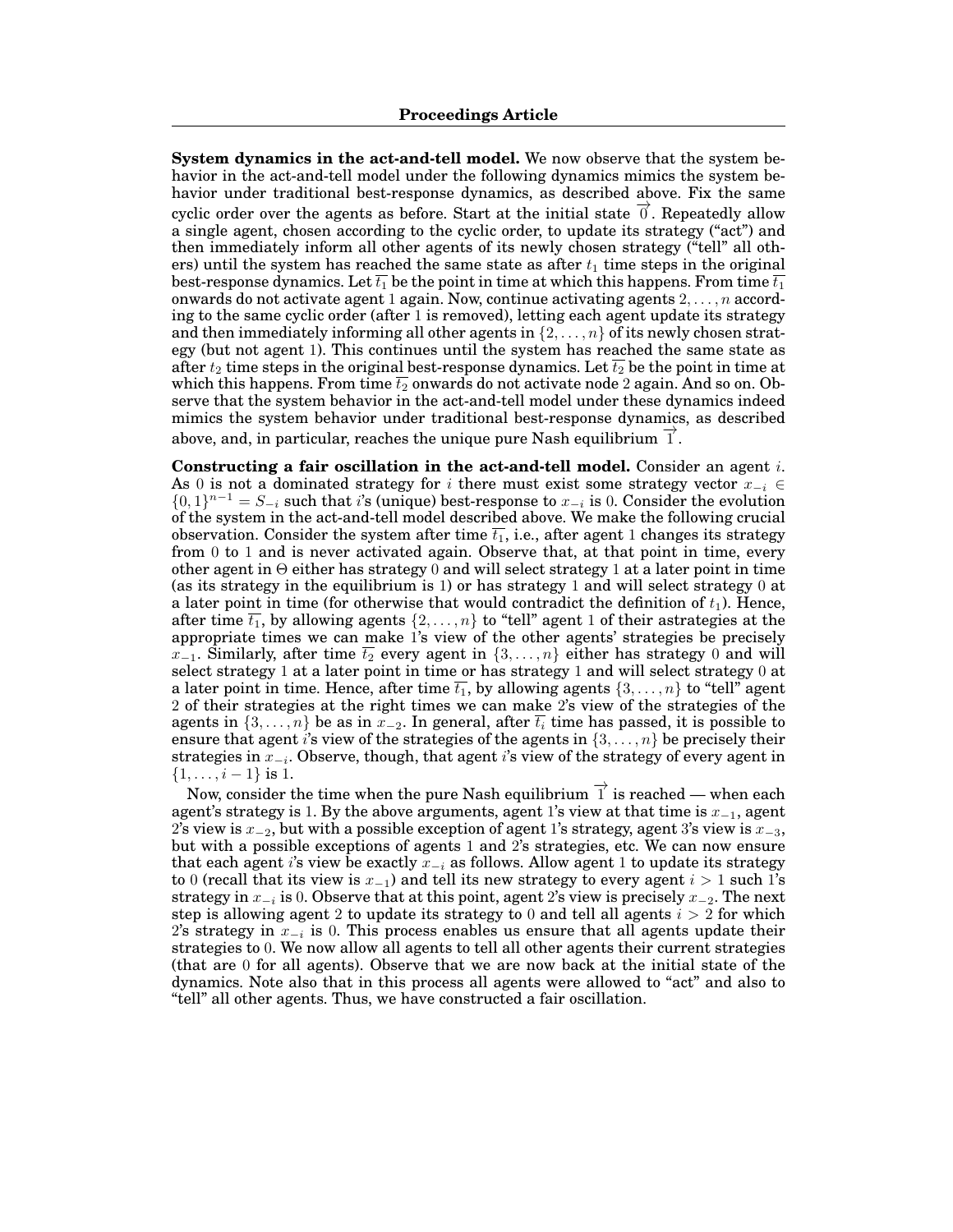#### **5.3. Algorithmic Implications**

Observe that as agents' message queues are unbounded, the system dynamics cannot, in general, be described by a finite "state-transition graph". Importantly, the above characterization shows that, in spite of this, convergent systems do have a succinct description in interesting contexts.

When determining whether a strategy is dominated is a tractable feat, the following simple algorithm can be executed to verify the dominance-solvability of a given game: Go over agents in some cyclic (round-robin) order and iteratively eliminate dominated strategies until each agent has a single surviving strategy (in which case the game is dominance-solvable) or no more dominated strategies exist yet some agent has more than a single surviving strategy (in which case the game is not dominance-solvable). Thus, in this scenario Is-Convergent is solvable in  $O(\Sigma_i|S_i|)$  time.

Unfortunately, determining whether a strategy in  $S_i$  is dominated can be NP-hard (simple proof omitted). We observe, however, that the fact that whether a strategy in  $S_i$  is dominated depends solely on agent *i*'s utility  $u_i$  immediately implies the following communication complexity upper bound.

COROLLARY 9. When agents' best-responses are unique, Is-Convergent is solvable in a communication-efficient manner for an arbitrary number of agents with 2 strategies per agent.

This result should be contrasted with our exponential communication lower bound for 5 strategies per agent and unique best-responses (in Section 4).

Another scenario in which determining whether a strategy is dominated is tractable, and so verifying dominance-solvability is also tractable, is in the well-studied class of graphical games, i.e., when agents reside on a graph and each agent's utility is explicitly given as a function of his neighbors' strategies. Hence, another corollary Theorem 6 is the following.

COROLLARY 10. Is-Convergent  $\in P$  in graphical games with 2 strategies per agent.

This fact has the following interesting implication for asynchronous Boolean circuits:

### **5.4. Application: Asynchronous Circuits**

Work in computer architecture research on asynchronous circuits — circuits in which the components aren't governed by global clock — explores the implications of asynchrony for circuit design (see, e.g., [Davis and Nowick 1996]). [Jaggard et al. 2011] observes that asynchronous Boolean circuits can be modeled as best-responses dynamics in which agents' best-responses are unique and each agent has 2 possible strategies. Agents are then the logic gates, and the strategy space of each is the Boolean values *{T,F}*. See [Jaggard et al. 2011] for more details. The above results hence imply a complete characterization of "inherently stable" asynchronous Boolean circuits when changes in logic gates' outputs might only propagate to other circuit components after some delay. We observe that when the fan-in of each logic gate is a constant (as with all standard logic primitives), each node's reaction function in this formulation of asynchronous Boolean circuits is explicit and so the asynchronous circuit can be modeled as a graphical game with 2 strategies ( "T" and "F") per agent (gate).

COROLLARY 11. Determining if an asynchronous Boolean circuit with feedback comprised of primitives with constant fan-in is inherently stable is in P.

#### **6. ALGORITHM FOR 2-AGENT SYSTEMS**

We next present a computationally-efficient algorithm for solving Is-Convergent for 2 agent systems (even when agents' best-responses are not unique), establishing: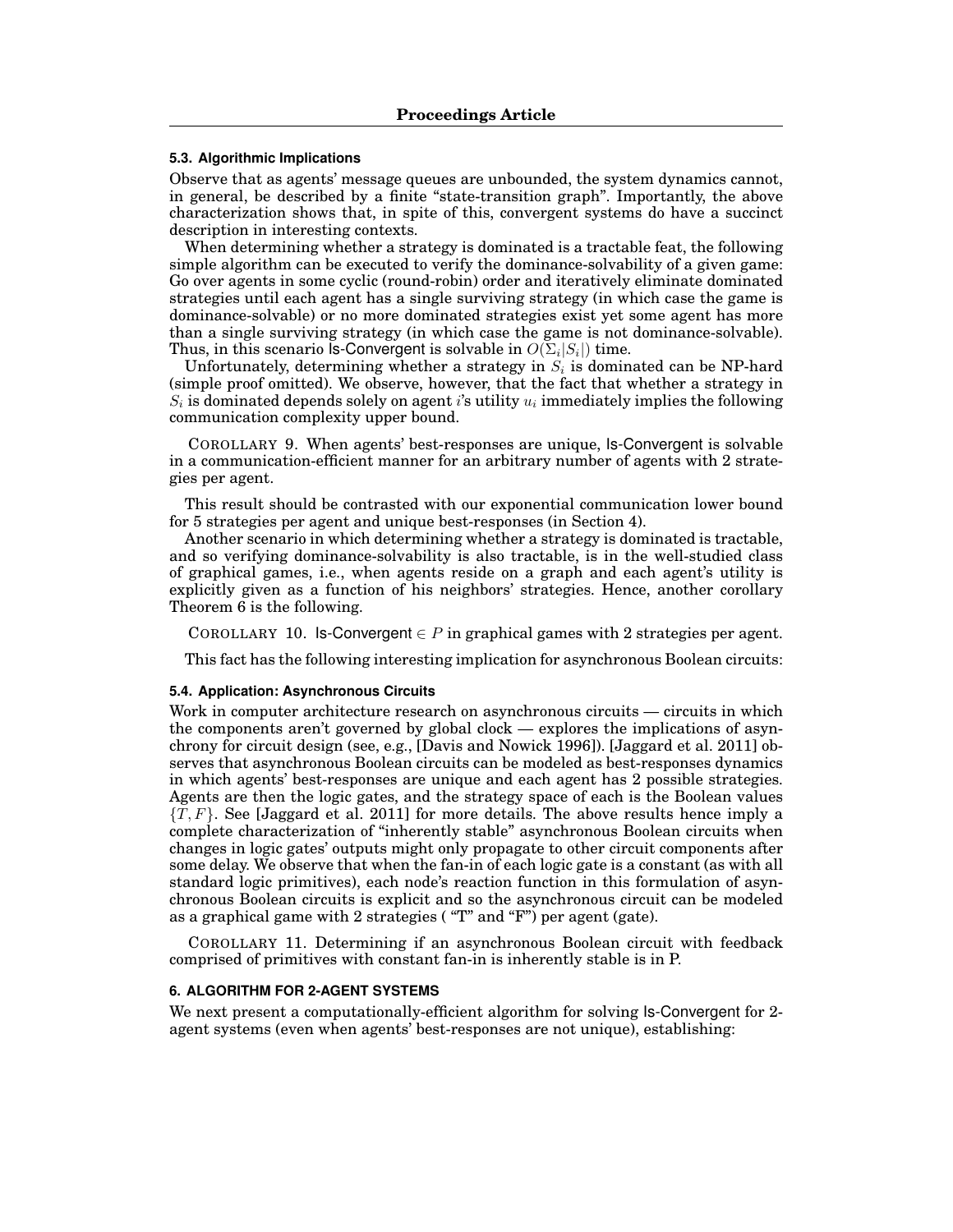THEOREM 12. *Is-Convergent is in P for two-agent systems.*

We point out that even when there are only two agents Is-Convergent is far from trivial as the number of possible configurations of the system is seemingly infinite (since agents' message queues are not bounded). Our algorithm for 2-agent systems exploits an interesting connection between guaranteed convergence and cycles in permuations over finite spaces. This positive result should be contrasted with our undecidability result for  $n \geq 11$  agents in Section 3.

**Notation and definitions.** Before presenting the algorithm we introduce some notation and definitions.  $BR<sub>i</sub>(x)$  denotes the set of best-response strategies of agent *i* when the other agent's strategy is  $x$ .  $BR_i^*(x)$  denotes the unique best-response strategy that agent *i* selects upon receiving an update that the other agent's strategy is *x* if *i*'s strategy at that time is not a best-response to *x*.

A *strategy cycle c* is a sequence of  $|c|$  strategies for each agent  $i \in \{0,1\}$ ,  $s_i^0, s_i^1, \ldots, s_i^{|c|-1} \in S_i$ . Of special interest to us are cycles with the following *"transition*"  $\textit{property"}$ : for every  $0 \leq i < |c|, s_2^i = BR_2^*(s_1^i) \text{ and } s_1^i = BR_1^*(s_2^{i-1 \mod |c|}).$ 

*Definition* 6.1. Two cycles with the transition property  $c = \{s_1^i\}_{0 \leq i < |c|} \cup \{s_2^i\}_{0 \leq i < |c|}$ and  $d = \{t_1^j\}_{0 \leq j < |d|} \cup \{t_2^j\}_{0 \leq j < |d|}$  "can follow each other" if there exists  $0 \leq \delta < \alpha =$  $gcd(|c|, |d|)$  such that:

- For every  $0 \leq i \leq |c|$  and  $0 \leq j \leq |d|/\alpha$ ,  $s_1^i \notin BR_1(t_2^{(i+\delta+|c| \cdot j) \mod |d|})$  and  $s_2^i \notin$  $BR_2(t_1^{(1+i+\delta+|c|\cdot j)} \mod |d|)$
- $-$  For every  $0 \leq j < |d|$  and  $0 \leq i < |c|/\alpha$ ,  $t_1^{(j+\delta+1) \mod |d|} \notin BR_1(s_2^{(j+|d| \cdot i) \mod |c|})$  and  $t_2^{(j+\delta)} \mod |d| \notin BR_2(s_1^{(j+|d| \cdot i) \mod |c|})$

**Algorithm.** We are now ready to present our algorithm for 2-agent systems. Our algorithm consists of the following steps:

- (1) Build a directed bipartite graph  $G = (S_1, S_2, E)$ , where  $S_i$  is the strategy space of agent  $i$  and  $E = \{(s_1, s_2) | s_i \in S_i, BR_2^*(s_1) = s_2\} \cup \{(s_2, s_1) | s_i \in S_i, BR_1^*(s_2) = s_1\}.$
- (2) Recursively remove any vertex with zero in-degree and its outgoing edges. Let *L* and *R* denote the remaining vertices on the lefthand and righthand) side, respectively. Note that each remaining vertex must have in- and outdegree 1, and that  $|L| = |R|$ .
- (3) If  $|L| = |R| = 1$ , return CONVERGENT.
- $(4) \ \text{Set} \ \pi_1(s_1) := BR_1^*(BR_2^*(s_1)) \text{ for all } s_1 \in S_1 \text{ and } \pi_2(s_2) := BR_2^*(BR_1^*(s_2)) \text{ for all } s_2 \in S_1.$ *S*<sub>2</sub>. Note that  $\pi_1$  and  $\pi_2$  are permutations on *L* and *R* respectively;  $\pi_1$  and  $\pi_2$  have the same number of cycles; and each cycle in  $\pi_1$  has a same-length corresponding cycle in  $\pi_2$  (these two cycles are defined by the same cycle in the bipartite graph). Let  $c_1^1, \ldots, c_1^m$  be the cycles in permutation  $\pi_1$  and  $c_1^2, \ldots, c_2^m$  be the cycles in  $\pi_2$ .
- (5) Check, for all  $k \in [m]$  such that  $|c_1^k| > 1$ , that both (1) for each  $s_1 \in c_1^k$ ,  $s_1 \notin$  $BR_1(BR_2^*(s_1))$ ; and (2) for each  $s_2 \in c_2^k$ ,  $s_2 \notin BR_2(BR_1^*(s_2))$ . Output NOT CON-**VERGENT** if true for some  $k \in [m]$ .
- (6) Check for every two (possibly identical)  $i, j \in [m]$  whether  $c_i$  and  $c_j$  can follow each other and return NOT CONVERGENT if true for some  $i, j \in [m]$ .
- (7) Return CONVERGENT.

The algorithm can easily be seen to be computationally-efficient. We prove (in the full version) that the algorithm returns CONVERGENT if and only if the two-agent system is indeed convergent.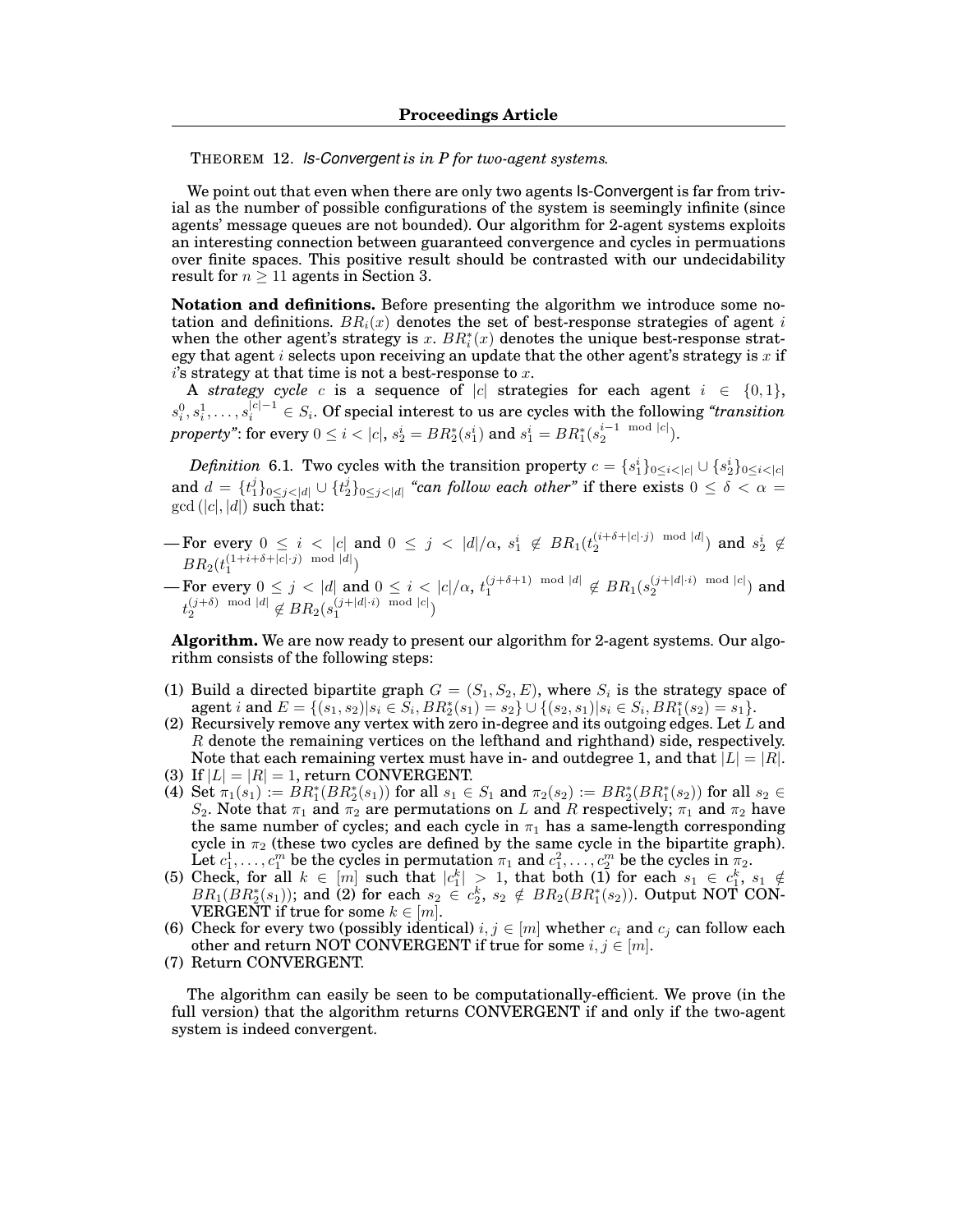## **7. OTHER MODELS: OBSERVABLE ACTIONS AND RANDOMNESS**

We now consider best-response dynamics in the model studied in [Jaggard et al. 2011], which we call the "observable actions model". This model captures agent interaction when agents' actions are immediately observable to all other agents, but subsets of agents can act simultaneously in an uncoordinate manner. We study the complexity of Is-Convergent in this model. We then introduce and study a natural stochastic variant of Is-Convergent, which we call Is-Stochastically-Convergent.

#### **7.1. Observable-Actions Model**

*7.1.1. The Model.* **Agent interaction.** Agents interact over infinitely long discrete time  $t = 1, 2, \ldots$  The system evolves from an initial state (combination of agents' strategies)  $s^0 \in S$ . At each time step  $t \in N$ , a subset of agents  $\sigma(t) \subseteq [n]$  is "activated", and (if necessary) each activated agent  $i \in \sigma(t)$  updates his strategy to be a best-response strategy to the others' current strategies (strategies of  $i \notin \sigma(t)$  remain unchanged).

**Convergent systems.** A complete specification of which subset of nodes  $\sigma(t)$  is activated at each time step  $t \in N$  is called a "schedule". A schedule is "fair" if every agent  $i \in [n]$  is activated infinitely many times, i.e., no agent is indefinitely starved from acting. In the observable actions model, a system is "convergent" if, for every initial state of the system and for every fair schedule, from some point in time onwards agents' strategies constitute a pure Nash equilibrium.

*7.1.2. IS-CONVERGENT is PSPACE-Complete.* Is-Convergent in the observable actions model is the task of determining if a given system is convergent in this model. In contrast to our undecidability result for Is-Convergent in our message-passing model, when the number of agents is constant, Is-Convergent in the observable-actions model is, in fact, in P. One can simply examine all possible configurations of the system (i.e., action profiles) and search for "fair" best-response loops in this polynomial-size graph. We now show the a computational hardness result for Is-Convergent in the observableactions model, which closes an open question from [Jaggard et al. 2011].

THEOREM 13. *Is-Convergent is PSPACE-complete in the observable-actions model even when agents' best-responses are unique.*

We prove Theorem 13 in the full version by exhibiting a general "convergence-preserving reduction" from multi-agent systems in which agents' reactions only depend on the present to best-response dynamics when agents' best responses are unique.

## **7.2. Randomness Does Not (Always) Help**

We also investigate the complexity of the stochastic variant of Is-Convergent in the observable-actions model, which we term Is-Stochastically-Convergent. In Is-Stochastically-Convergent, unlike Is-Convergent, the schedule is randomized, i.e., each agent *i* is activated with some nonnegative probability  $p_i > 0$  at each time step, and the goal is to determine whether convergence to a stable state occurs with probability 1. This task is equivalent to checking whether the game is "weakly acyclic" [Young 1993; Mirrokni and Skopalik 2009; Fabrikant et al. 2010], i.e., that from every strategy-vector there exists a path leading to a pure Nash equilirium. We prove in the full version that Is-Stochastically-Convergent also is PSPACE-complete in the observable-actions model.

THEOREM 14. *Is-Stochastically-Convergent is PSPACE complete in the observable actions model.*